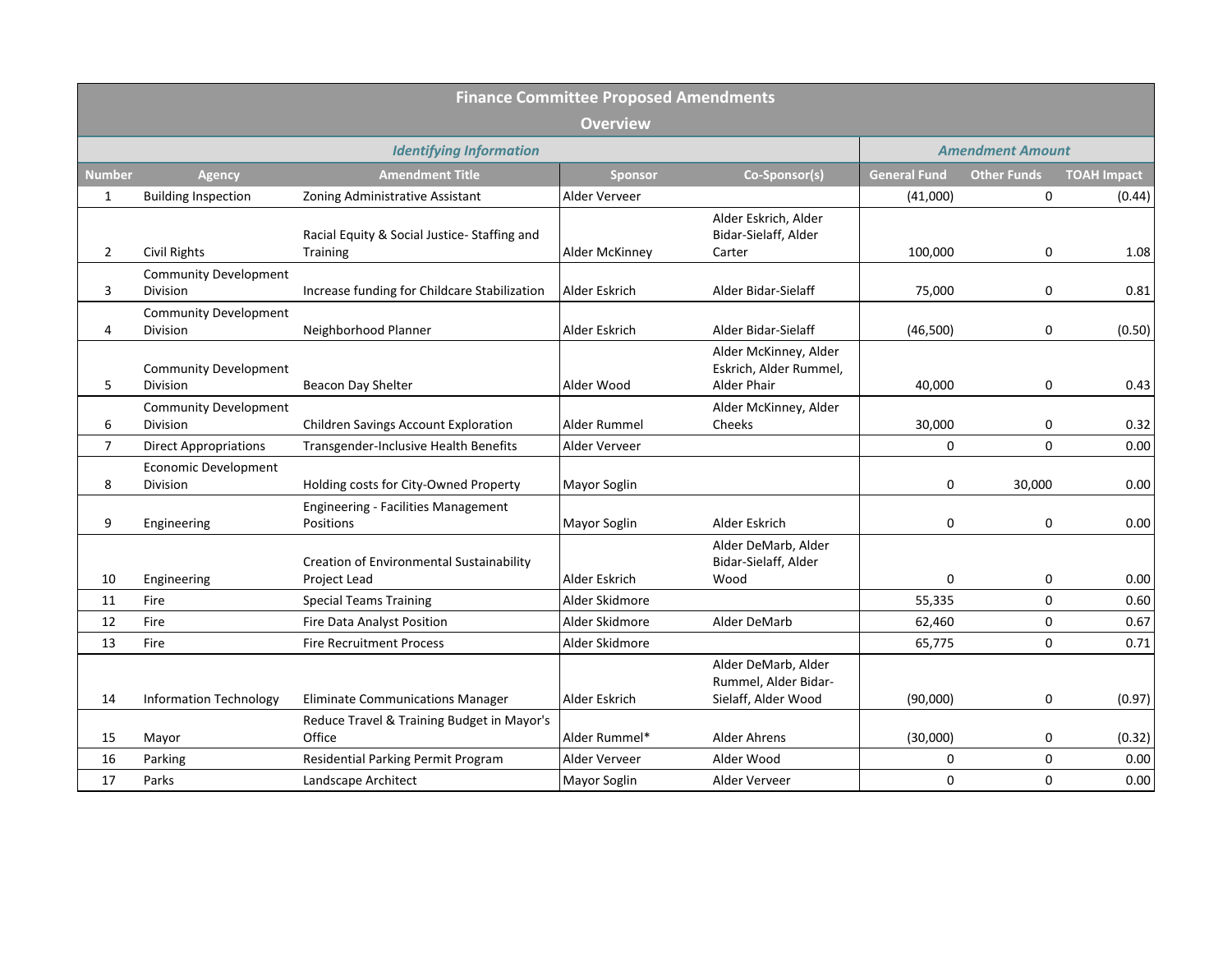|               | <b>Finance Committee Proposed Amendments</b>              |                                                   |                |                                                                                                                                   |                     |                    |                    |
|---------------|-----------------------------------------------------------|---------------------------------------------------|----------------|-----------------------------------------------------------------------------------------------------------------------------------|---------------------|--------------------|--------------------|
|               | <b>Overview</b>                                           |                                                   |                |                                                                                                                                   |                     |                    |                    |
|               | <b>Identifying Information</b><br><b>Amendment Amount</b> |                                                   |                |                                                                                                                                   |                     |                    |                    |
| <b>Number</b> | <b>Agency</b>                                             | <b>Amendment Title</b>                            | <b>Sponsor</b> | Co-Sponsor(s)                                                                                                                     | <b>General Fund</b> | <b>Other Funds</b> | <b>TOAH Impact</b> |
| 18            | Police                                                    | Naloxone Replacement Dispensers                   | Alder Eskrich  | Alder DeMarb, Alder<br>Verveer, Alder Bidar-<br>Sielaff, Alder Wood,<br>Alder Palm, Alder<br>Martin, Alder Ahrens,<br>Alder Clear | 10,000              | 0                  | 0.11               |
| 19            | Police                                                    | Increase City Match for COPS Grant                | Alder Skidmore | Alder Verveer, Alder<br>McKinney, Alder Ahrens                                                                                    | 400,000             | 0                  | 4.31               |
| 20            | Public Health                                             | Remove Funding for Violence Prevention<br>Program | Alder Eskrich  | Alder DeMarb, Alder<br>McKinney, Alder Bidar-<br>Sielaff, Alder Carter                                                            | (250,000)           | 0                  | (2.69)             |
| 21            | <b>Traffic Engineering</b>                                | <b>Pavement Marking Supplies</b>                  | Alder Verveer  | Alder Zellers                                                                                                                     | 25,000              | 0                  | 0.27               |
| 22            | Transportation                                            | <b>Transportation Department</b>                  | Alder Rummel   | Mayor Soglin, Alder<br>Kemble                                                                                                     | 50,000              | 0                  | 0.54               |
|               |                                                           |                                                   |                | <b>Total Proposed</b>                                                                                                             | \$456,070           | \$30,000           | \$4.92             |

*\*Denotes courtesy sponsorship by Council President*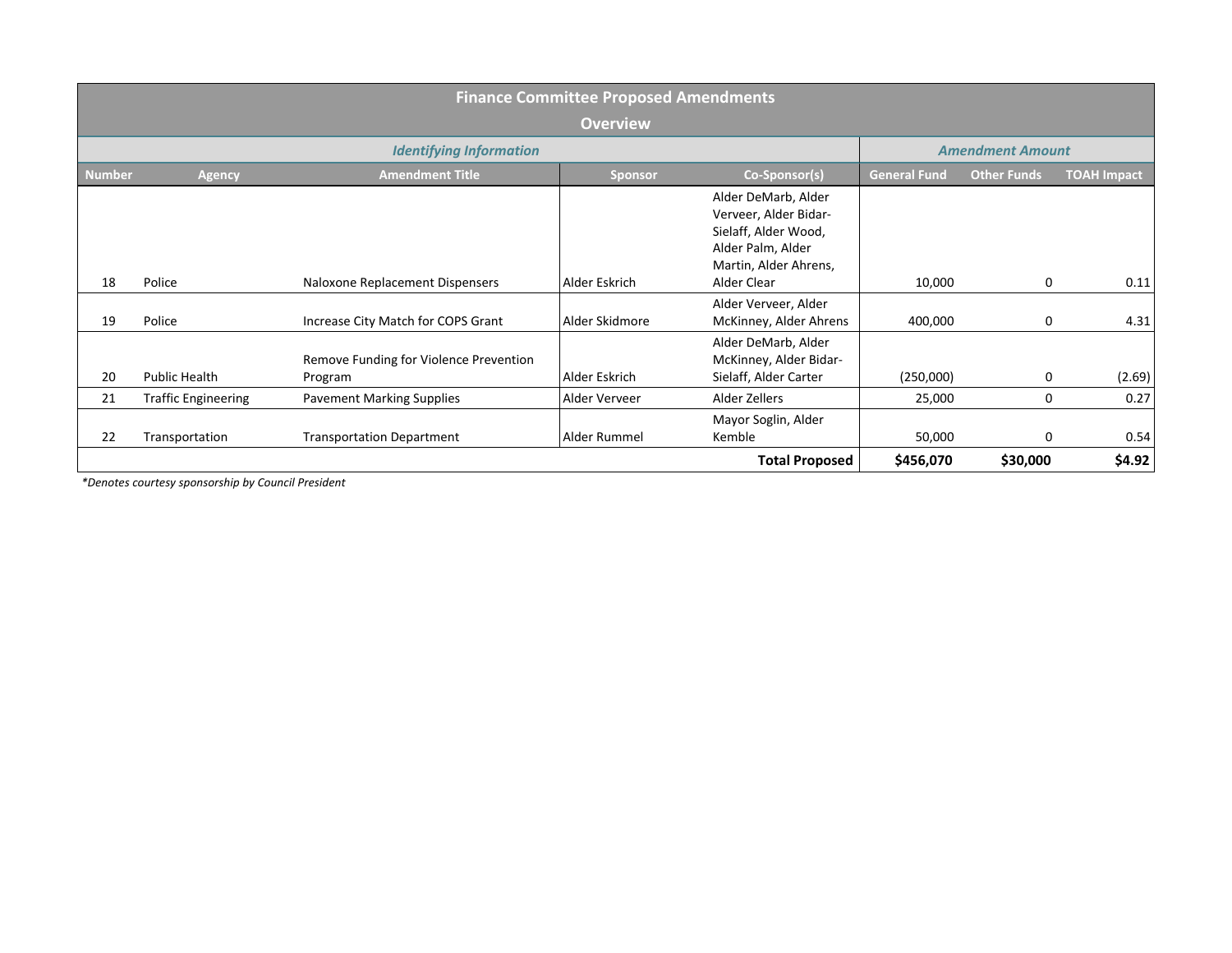**Amendment No.** 1

| <b>Amendment Title:</b> | Zoning Administrative Assistant |
|-------------------------|---------------------------------|
| Agency:                 | <b>Building Inspection</b>      |
| Sponsor:                | Alder Verveer                   |
| Co-Sponsor (s):         |                                 |

### *Amendment*

#### **Amendment Narrative**

Add \$62,000 in Building Inspection to create a Zoning Administrative Assistant position to assist with the development review process. Increase assumed revenue from Building Permits by \$103,000 through increasing the Zoning Review Fee and initiating an Early Start Permit fee; the proposed fee changes are subject to Common Council approval of an ordinance revision approving the proposed modifications.

| <b>Amendment by Funding Source</b> |                     |                    |  |
|------------------------------------|---------------------|--------------------|--|
|                                    | <b>General Fund</b> | <b>Other Funds</b> |  |
| Revenue                            | -103,000            |                    |  |
| Expenditure                        | 62,000              |                    |  |
| <b>TOTAL</b>                       | $-541,000$          |                    |  |
| TOAH Impact                        | $-50.44$            |                    |  |

| <b>Amendment by Major</b> |                           |            |
|---------------------------|---------------------------|------------|
|                           | <b>Permanent Salaries</b> | 47,000     |
|                           | <b>Fringe Benefits</b>    | 15,000     |
|                           | <b>Supplies</b>           | 0          |
|                           | <b>Purchased Services</b> | 0          |
|                           | Other                     | (103,000)  |
|                           | Total:                    | $-541,000$ |

### *Discussion*

#### **Amendment Impact**

The proposed amendment increases assumed revenue from Building Permits, specifically by raising the Zoning Review fee and initiating an Early Start Permit fee. Under the proposal, changes to these fees will be as follows:

1. Zoning Review Fee: Increase the fee from \$0.02 to \$0.03 per square foot. The estimated increase for a single family home will be \$35; the estimated increase for nine-story, 80-unit development will be approximately \$950.

2. Early Start Permit Fee: This will be a new fee, users requesting an Early Start permit will pay \$0.01 per square foot. The estimated impact for a single family home will be \$35.00; the estimated impact for a nine-story, 80-unit development will be approximately \$950.

These proposed fee changes are subject to Common Council approval of updates to the corresponding ordinances.

The amendment also proposes creating a new Zoning Administrative Assistant position to keep pace with current demand. The funding proposed in the amendment assumes the position will be filled starting in the second Quarter of 2018. The annualized cost of the position will be \$82,000.

Adopting the amendment will create an additional \$40,000 of capacity within the available levy amount.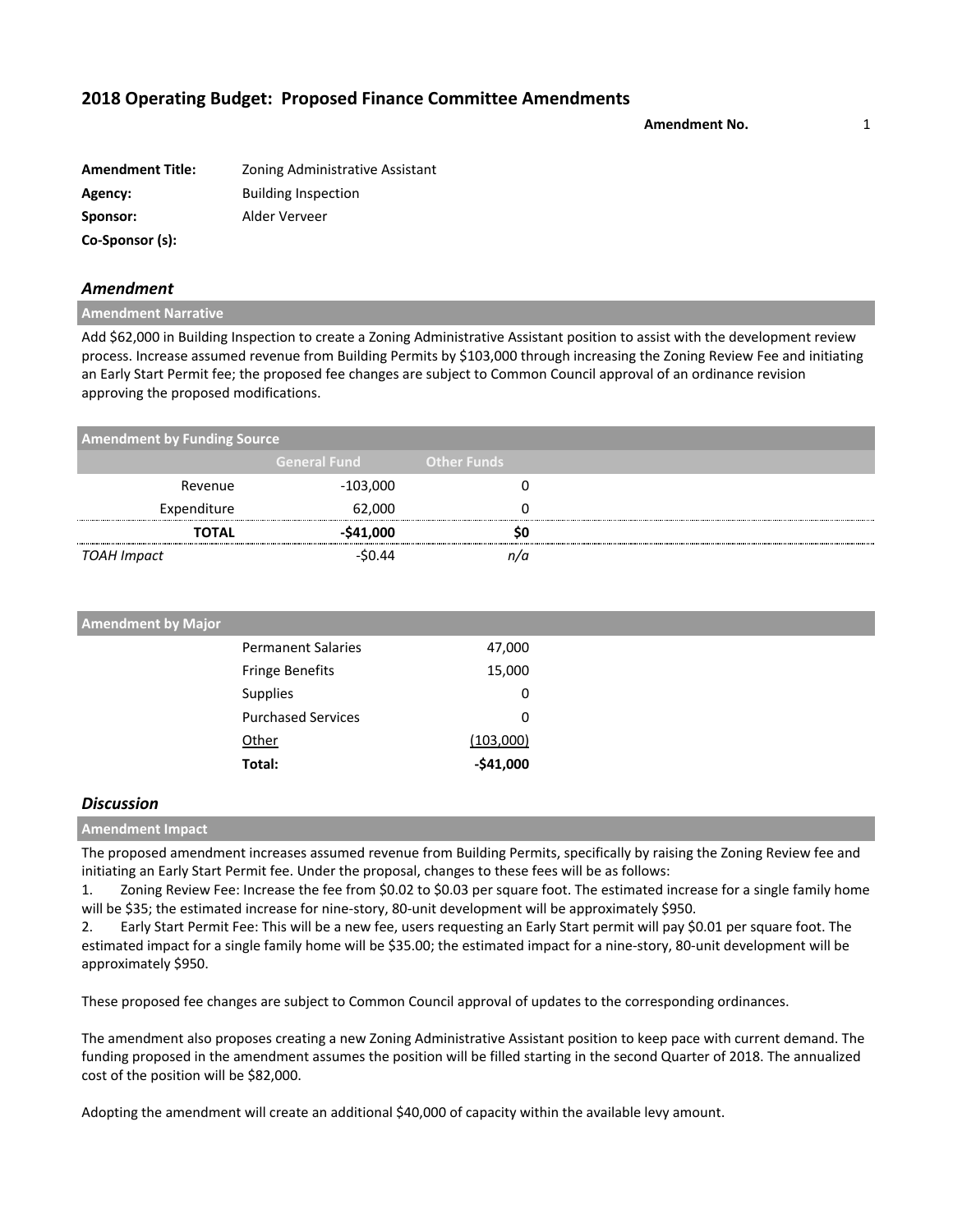**Amendment No.** 2

| <b>Amendment Title:</b> | Racial Equity & Social Justice-Staffing and Training |
|-------------------------|------------------------------------------------------|
| Agency:                 | Civil Rights                                         |
| Sponsor:                | Alder McKinney                                       |
| Co-Sponsor (s):         | Alder Eskrich, Alder Bidar-Sielaff, Alder Carter     |

### *Amendment*

**Amendment Narrative**

Add \$100,000 to the Department of Civil Rights to support Racial Equity and Social Justice (RESJ). These funds will be used for the creation of a 1.0 FTE Program Assistant 1 (\$70,000) and increased funding for training and programming (\$30,000).

| <b>Amendment by Funding Source</b> |                     |                    |  |
|------------------------------------|---------------------|--------------------|--|
|                                    | <b>General Fund</b> | <b>Other Funds</b> |  |
| Revenue                            |                     |                    |  |
| Expenditure                        | 100,000             |                    |  |
| <b>TOTAL</b>                       | \$100,000           | 50                 |  |
| TOAH Impact                        | \$1.08              | n/a                |  |

| <b>Amendment by Major</b> |           |  |
|---------------------------|-----------|--|
| <b>Permanent Salaries</b> | 50,000    |  |
| Fringe Benefits           | 20,000    |  |
| Supplies                  | 0         |  |
| <b>Purchased Services</b> | 30,000    |  |
| Other                     | <u>0</u>  |  |
| Total:                    | \$100,000 |  |

### *Discussion*

**Amendment Impact**

The proposed amendment adds \$130,000 for work surrounding Racial Equity and Social Justice in the DCR budget, increased funding will be utilized for: 1) The creation of a new 1.0 FTE Program Assistant 1 position. 2) Additional staff trainings. The Executive Budget includes \$121,000 for Racial Equity and Social Justice within the Department of Civil Rights. These funds include the Equity Coordinator (created in 2015), and \$21,000 for non-personnel expenses. If adopted, there will be two full time positions within DCR dedicated to Racial Equity & Social Justice, and \$51,000 for training and other non-personnel expenses.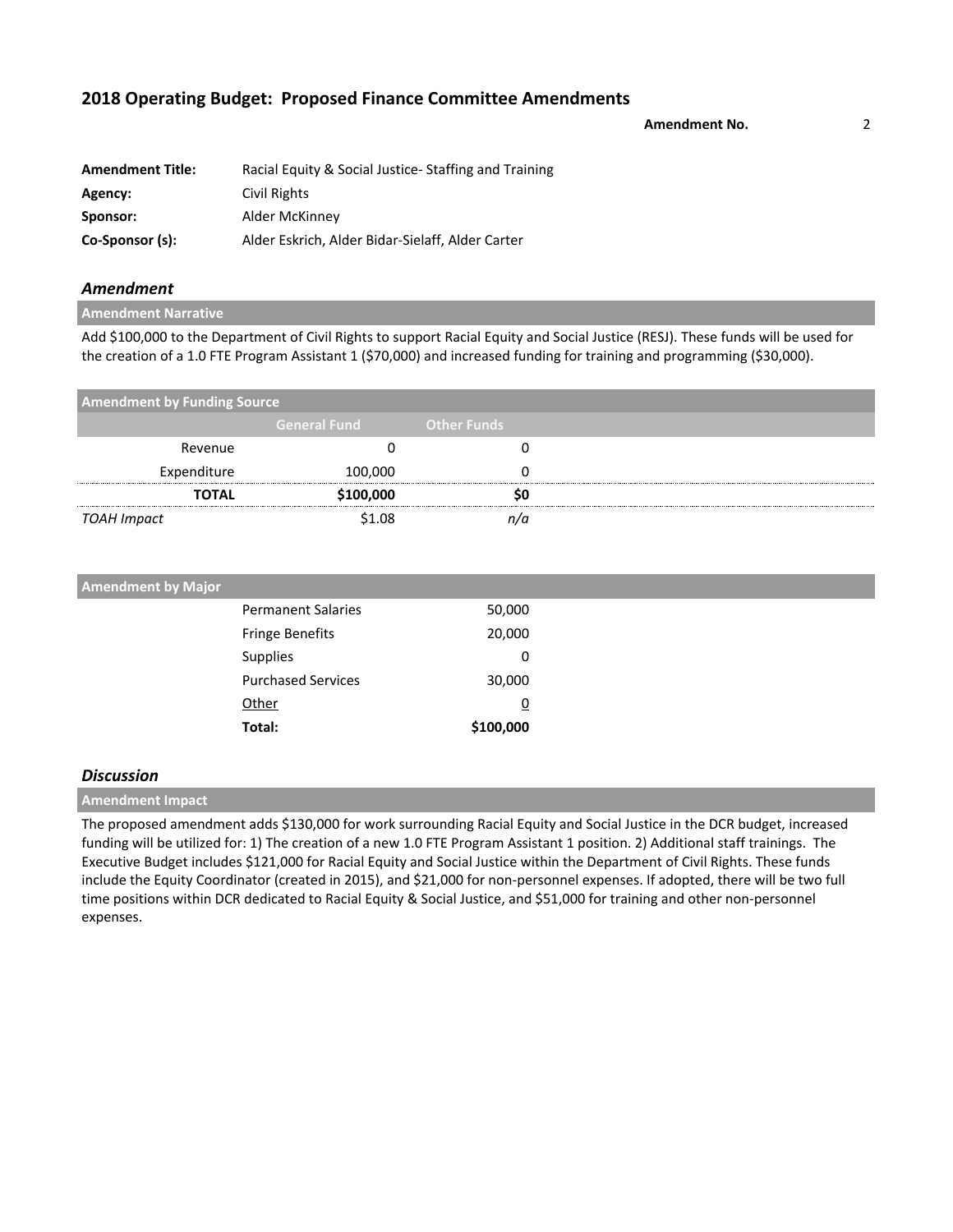**Amendment No.** 3

| <b>Amendment Title:</b> | Increase funding for Childcare Stabilization |
|-------------------------|----------------------------------------------|
| Agency:                 | <b>Community Development Division</b>        |
| Sponsor:                | Alder Eskrich                                |
| Co-Sponsor (s):         | Alder Bidar-Sielaff                          |

### *Amendment*

**Amendment Narrative**

Increase the funding for the Childcare Stabilization Program by \$75,000 from \$110,000 to \$185,000.

| <b>Amendment by Funding Source</b> |                     |                    |  |
|------------------------------------|---------------------|--------------------|--|
|                                    | <b>General Fund</b> | <b>Other Funds</b> |  |
| Revenue                            |                     |                    |  |
| Expenditure                        | 75,000              |                    |  |
| <b>TOTAL</b>                       | \$75,000            | so                 |  |
| TOAH Impact                        | \$0.81              | n/a                |  |

| <b>Amendment by Major</b> |          |  |
|---------------------------|----------|--|
| <b>Permanent Salaries</b> | 0        |  |
| Fringe Benefits           | 0        |  |
| Supplies                  | 0        |  |
| <b>Purchased Services</b> | 75,000   |  |
| Other                     | <u>0</u> |  |
| Total:                    | \$75,000 |  |

### *Discussion*

**Amendment Impact**

The 2018 Executive Operating Budget includes \$110,000 for childcare stabilization grants, an increase from \$100,000 in 2017. Funding for the program was historically \$40,000 but increased by Community Development in 2017 to respond to increasing demand for the program. If adopted, the annual funding for this program will be \$185,000.

This program provides funding to community childcare programs for which at least 20 percent of enrollment is composed of low-income families and the program shows a projected budget deficit resulting from providing services to low-income families. Approximately 10 to 12 programs apply for and receive funding through the current program. If expanded, the program would have the capacity to serve an additional two to three childcare programs.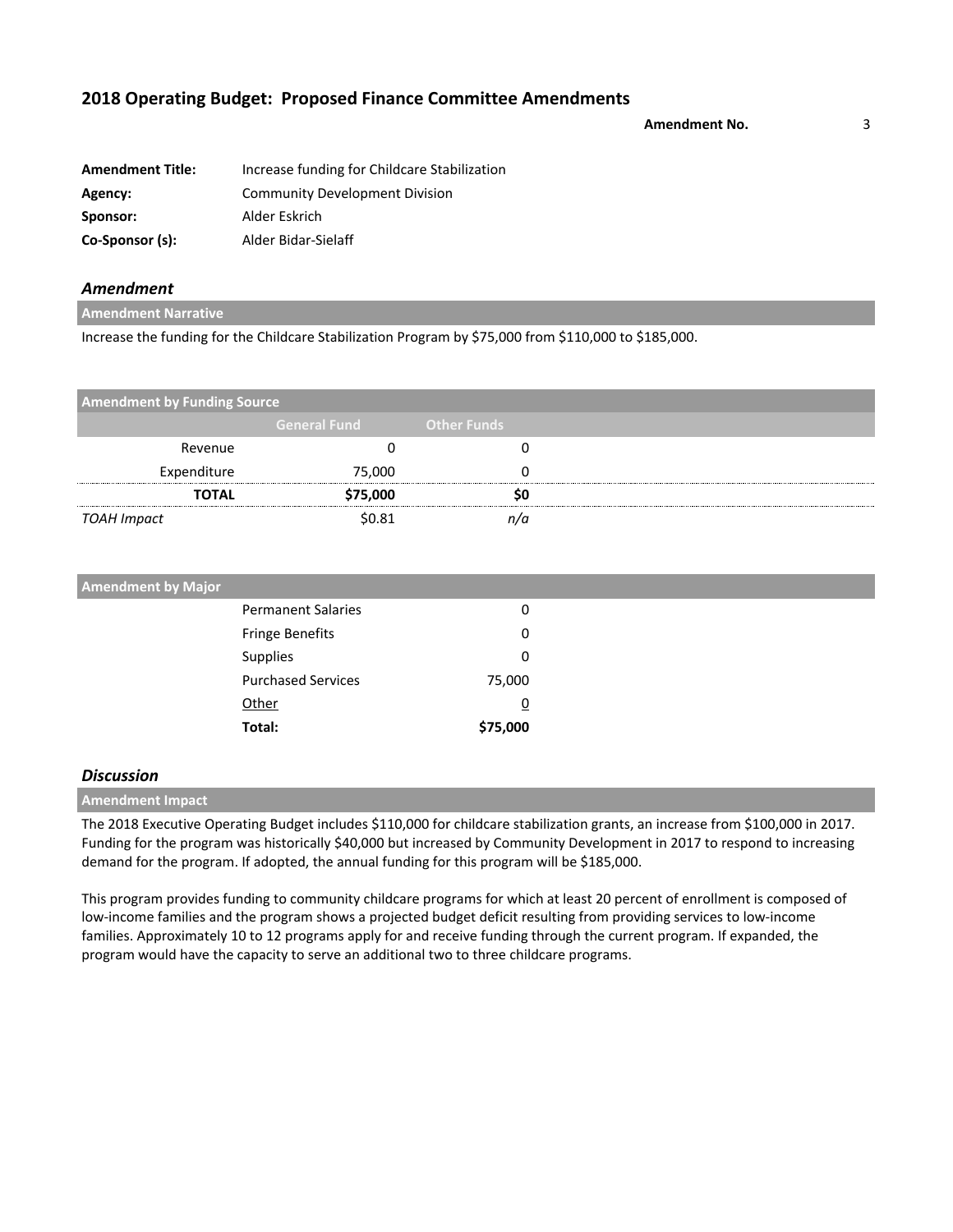**Amendment No.** 4

| <b>Amendment Title:</b> | Neighborhood Planner                  |
|-------------------------|---------------------------------------|
| Agency:                 | <b>Community Development Division</b> |
| Sponsor:                | Alder Eskrich                         |
| Co-Sponsor (s):         | Alder Bidar-Sielaff                   |

### *Amendment*

### **Amendment Narrative**

Reduce funding for the Neighborhood Planning position within the Community Development Division to assume the position will be filled for half of 2018. Also, update the functions of this position to include the following duties: Implementing the CDD Funding Process Study Recommendations, including a focus on neighborhood center development and funding streams. Classification of the position will be subject to City policies and procedures.

| <b>Amendment by Funding Source</b> |                     |                    |
|------------------------------------|---------------------|--------------------|
|                                    | <b>General Fund</b> | <b>Other Funds</b> |
| Revenue                            |                     |                    |
| Expenditure                        | -46,500             |                    |
| <b>TOTAL</b>                       | $-$46,500$          | SΟ                 |
| TOAH Impact                        | $-50.50$            | n/n                |

| <b>Amendment by Major</b> |                           |                |  |
|---------------------------|---------------------------|----------------|--|
|                           | <b>Permanent Salaries</b> | $-36,500$      |  |
|                           | <b>Fringe Benefits</b>    | $-10,000$      |  |
| Supplies                  |                           | 0              |  |
|                           | <b>Purchased Services</b> | 0              |  |
| Other                     |                           | $\overline{0}$ |  |
| Total:                    |                           | $-$46,500$     |  |

### *Discussion*

## **Amendment Impact**

The 2016 Adopted Operating Budget authorized the creation of a Neighborhood Planner position within CDD. The position has not been filled due to two failed recruitments. The position is currently classified as a Program Assistant within the City's position control; the Executive Budget proposed reclassifying this position to a Planner consistent with the original intent. Under the proposed amendment, the position will be funded for half of 2018. The classification of the position upon recruitment will be subject to City policies and procedures for classifying positions.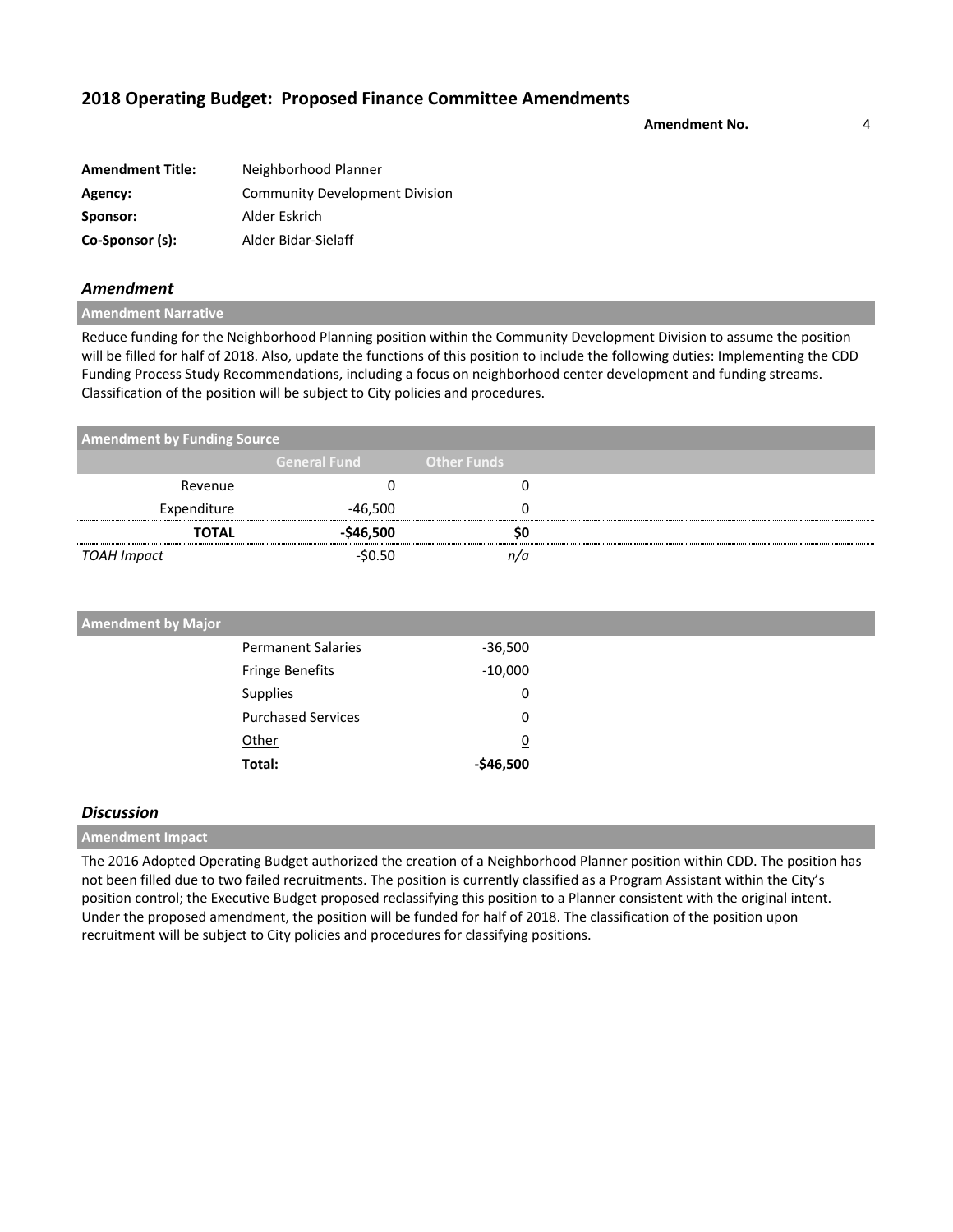**Amendment No.** 5

| <b>Amendment Title:</b> | Beacon Day Shelter                                       |
|-------------------------|----------------------------------------------------------|
| Agency:                 | <b>Community Development Division</b>                    |
| Sponsor:                | Alder Wood                                               |
| Co-Sponsor (s):         | Alder McKinney, Alder Eskrich, Alder Rummel, Alder Phair |

### *Amendment*

### **Amendment Narrative**

Increase City funding for the Beacon Day Resource Center by \$40,000 from \$110,000 to \$150,000 annually. This funding will be ongoing.

| <b>Amendment by Funding Source</b> |                     |                    |  |
|------------------------------------|---------------------|--------------------|--|
|                                    | <b>General Fund</b> | <b>Other Funds</b> |  |
| Revenue                            |                     |                    |  |
| Expenditure                        | 40,000              |                    |  |
| <b>TOTAL</b>                       | \$40,000            | 50                 |  |
| TOAH Impact                        | \$0.43              |                    |  |

| <b>Amendment by Major</b> |          |
|---------------------------|----------|
| <b>Permanent Salaries</b> | 0        |
| <b>Fringe Benefits</b>    | 0        |
| Supplies                  | 0        |
| <b>Purchased Services</b> | 40,000   |
| Other                     | <u>0</u> |
| Total:                    | \$40,000 |

### *Discussion*

### **Amendment Impact**

The 2018 Executive Operating Budget includes \$110,000 for the Beacon Day Shelter within CDD's Affordable Housing service. Adding \$40,000 through the proposed amendment would increase the City's annual contribution to \$150,000.

Prior to the opening of the Beacon facility, CDD's operating budget included \$135,000 for gap services. This funding previously supported storage, transportation, and laundry services who clients who would otherwise utilize services from the Beacon. The Executive Budget discontinues funding for these services and utilizes the funding to support operations at the Beacon. The increased funding will help close a gap in the operating budget put forward by the service provider selected for the Beacon. Other partners providing financial support to the Beacon include Dane County, United Way of Dane County, and the facility's operator Catholic Charities.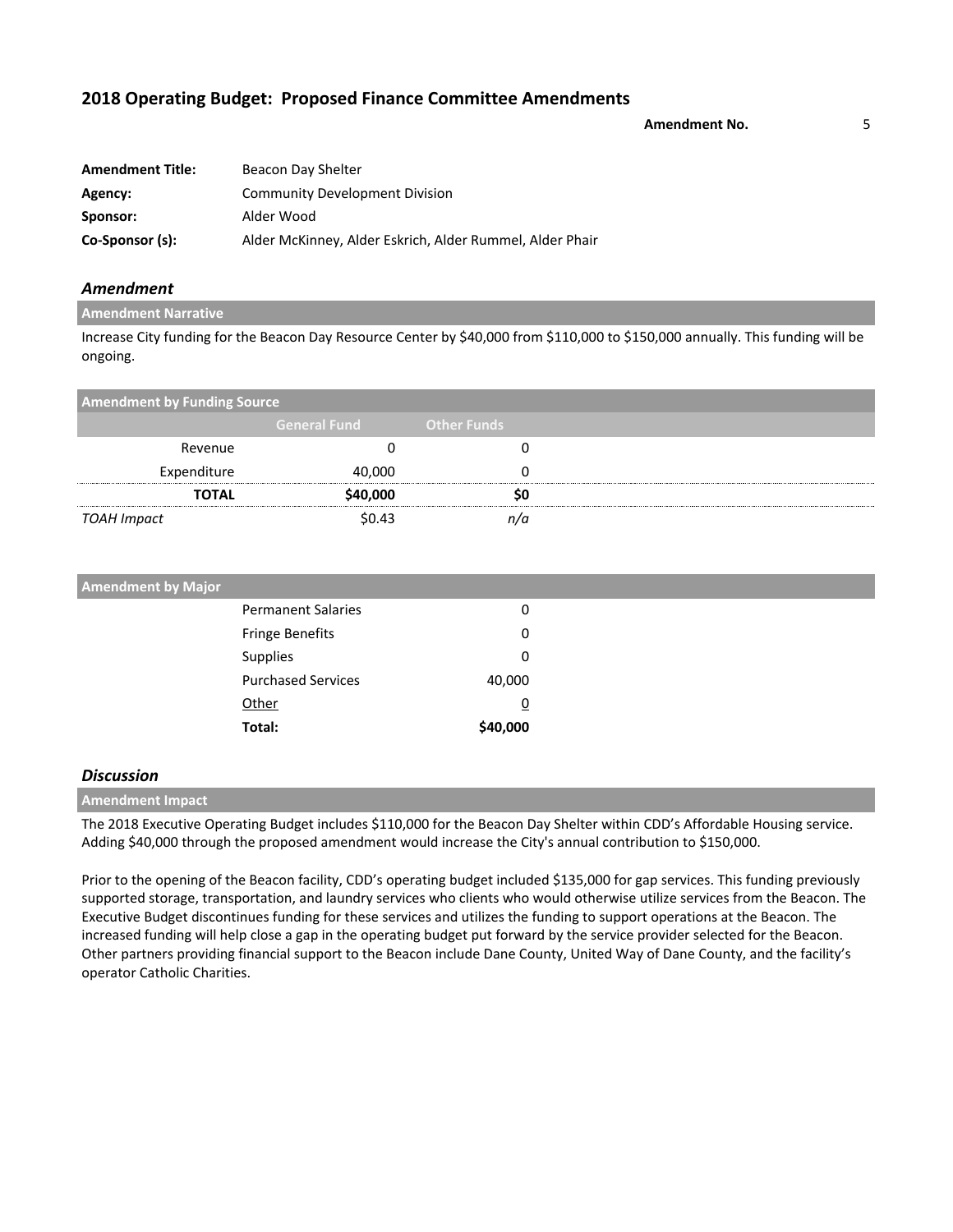**Amendment No.** 6

| <b>Amendment Title:</b> | <b>Children Savings Account Exploration</b> |
|-------------------------|---------------------------------------------|
| Agency:                 | <b>Community Development Division</b>       |
| Sponsor:                | Alder Rummel                                |
| Co-Sponsor (s):         | Alder McKinney, Alder Cheeks                |

### *Amendment*

**Amendment Narrative**

Appropriate \$30,000 within the Community Development Division-Community Support Services (Early Childcare Unit) to secure a consultant contract to draft a project plan establishing Children's Savings Accounts for all kindergarten students in Madison's public schools to attend college or continuing education. Funding for the consultant will be one-time in 2018.

| <b>Amendment by Funding Source</b> |                     |                    |  |
|------------------------------------|---------------------|--------------------|--|
|                                    | <b>General Fund</b> | <b>Other Funds</b> |  |
| Revenue                            |                     |                    |  |
| Expenditure                        | 30,000              |                    |  |
| <b>TOTAL</b>                       | \$30,000            |                    |  |
| TOAH Impact                        | \$0.32              | n/a                |  |

| <b>Amendment by Major</b> |                           |                |
|---------------------------|---------------------------|----------------|
|                           | <b>Permanent Salaries</b> | 0              |
|                           | <b>Fringe Benefits</b>    | 0              |
|                           | Supplies                  | 0              |
|                           | <b>Purchased Services</b> | 30,000         |
|                           | Other                     | $\overline{0}$ |
|                           | Total:                    | \$30,000       |

### *Discussion*

**Amendment Impact**

The proposed amendment provides funding to explore the feasibility of children savings accounts as a partnership between the City of Madison and the Madison Metropolitan School District. Under the proposed amendment, the City will work with a consultant to develop a project plan for implementing this program. The project plan will reference best practices from other jurisdictions and provide an implementation guide for the City and MMSD to begin the program. This one-time funding does not include costs associated with implementing the program.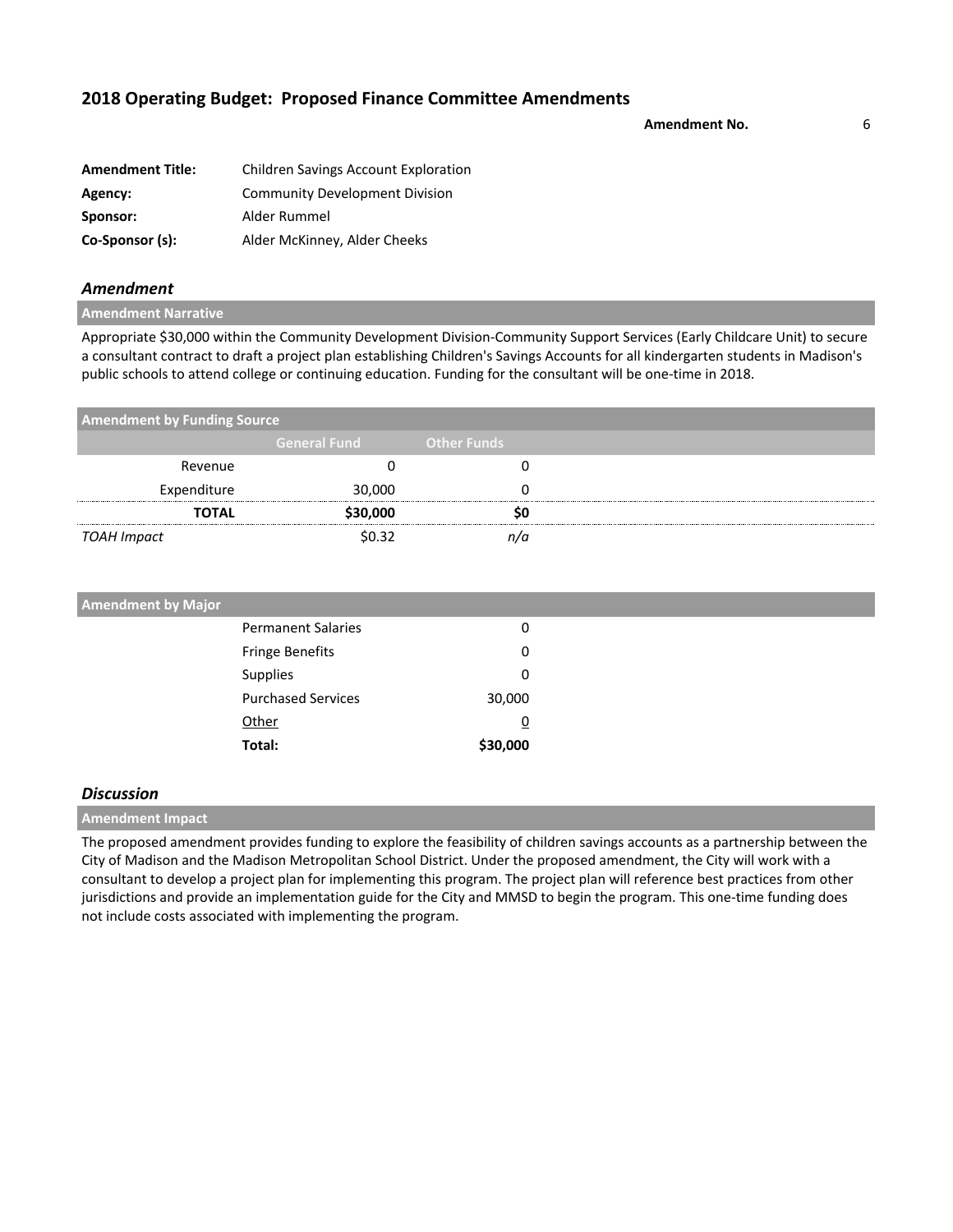**Amendment No.** 7

| <b>Amendment Title:</b> | Transgender-Inclusive Health Benefits |
|-------------------------|---------------------------------------|
| Agency:                 | Direct Appropriations                 |
| Sponsor:                | Alder Verveer                         |
| Co-Sponsor (s):         |                                       |

### *Amendment*

### **Amendment Narrative**

Add language to Health Insurance-Domestic Partnerships within Supplemental Compensation to include Transgender-Inclusive Health Benefits. Under this program the City will provide a reimbursement benefit for employees to receive transition-related health care.

| <b>Amendment by Funding Source</b> |                     |                    |  |
|------------------------------------|---------------------|--------------------|--|
|                                    | <b>General Fund</b> | <b>Other Funds</b> |  |
| Revenue                            |                     |                    |  |
| Expenditure                        |                     |                    |  |
| <b>TOTAL</b>                       |                     |                    |  |
| TOAH Impact                        | ሩስ ሰስ               |                    |  |

| <b>Amendment by Major</b> |                |  |
|---------------------------|----------------|--|
| <b>Permanent Salaries</b> | 0              |  |
| Fringe Benefits           | 0              |  |
| Supplies                  | 0              |  |
| <b>Purchased Services</b> | 0              |  |
| Other                     | $\overline{0}$ |  |
| Total:                    | \$0            |  |

### *Discussion*

**Amendment Impact**

The Executive Budget includes \$250,000 for the City to provide domestic partnership health benefits through a reimbursement program. If adopted, the amendment will also provide transgender-inclusive health benefits for City employees through a reimbursement program. Actual utilization of the program is unknown at this time; however, it is estimated there will not be a significant financial impact associated with providing the benefit.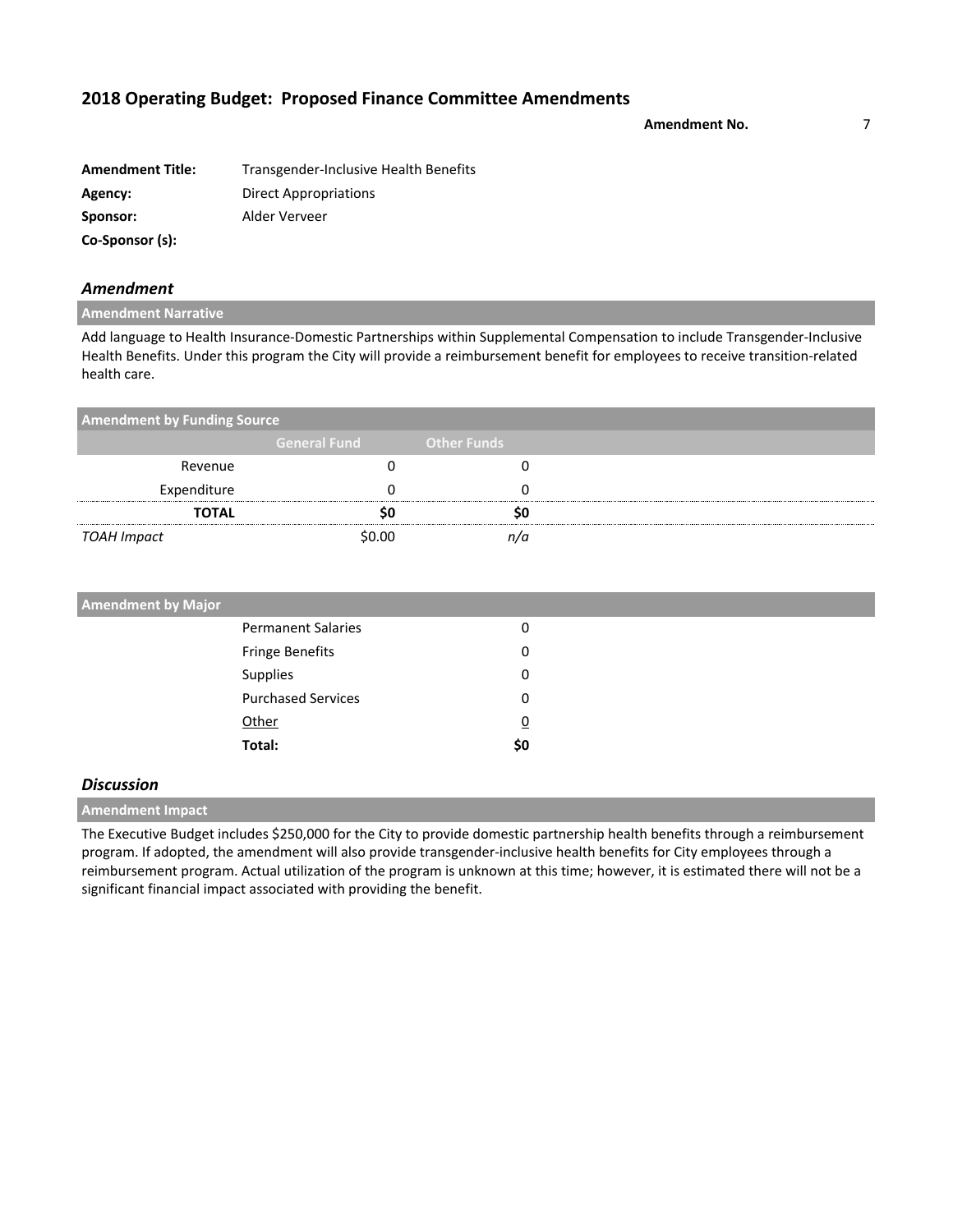**Amendment No.** 8

| <b>Amendment Title:</b> | Holding costs for City-Owned Property |
|-------------------------|---------------------------------------|
| Agency:                 | <b>Economic Development Division</b>  |
| Sponsor:                | Mayor Soglin                          |
| Co-Sponsor (s):         |                                       |

### *Amendment*

### **Amendment Narrative**

Appropriate \$30,000 from the General Land Acquistion Fund for holding costs associated with city-owned property in the Owl Creek neighborhood.

| <b>Amendment by Funding Source</b> |                     |                    |  |
|------------------------------------|---------------------|--------------------|--|
|                                    | <b>General Fund</b> | <b>Other Funds</b> |  |
| Revenue                            |                     | $-30,000$          |  |
| Expenditure                        |                     | 30,000             |  |
| <b>TOTAL</b>                       |                     |                    |  |
| TOAH Impact                        | \$በ በበ              |                    |  |

| <b>Amendment by Major</b> |                           |          |  |
|---------------------------|---------------------------|----------|--|
|                           | <b>Permanent Salaries</b> | 0        |  |
|                           | Fringe Benefits           | 0        |  |
| Supplies                  |                           | 30,000   |  |
|                           | <b>Purchased Services</b> | 0        |  |
| Other                     |                           | <u>0</u> |  |
| Total:                    |                           | \$30,000 |  |

### *Discussion*

**Amendment Impact**

The City owns parcels of land in the Owl Creek neighborhood; this funding will be utilized to offset holding costs (ex. snow removal, lawn mowing, etc) associated with maintaining these properties.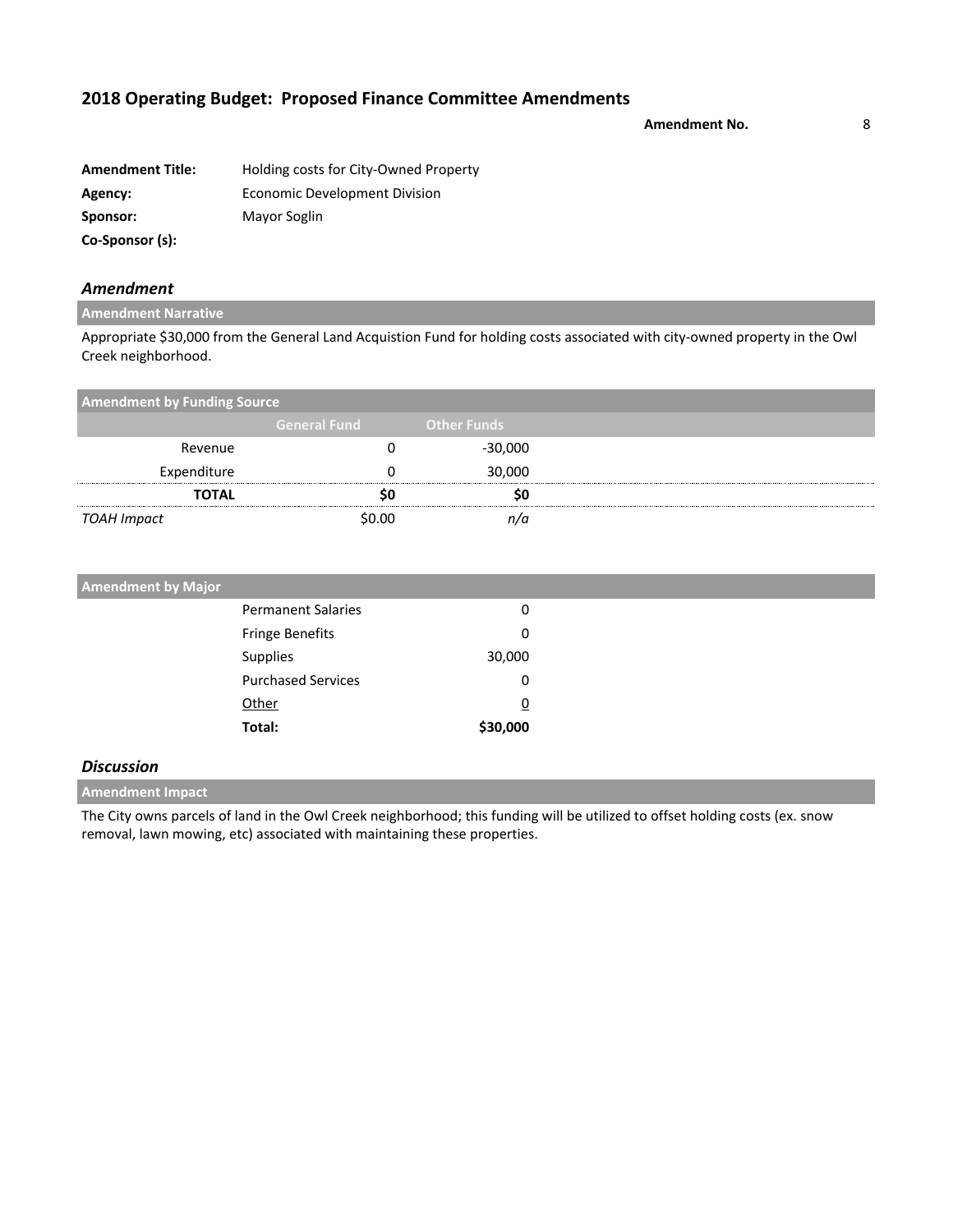**Amendment No.** 9

| <b>Amendment Title:</b> | <b>Engineering - Facilities Management Positions</b> |
|-------------------------|------------------------------------------------------|
| Agency:                 | Engineering                                          |
| Sponsor:                | Mayor Soglin                                         |
| Co-Sponsor (s):         | Alder Eskrich                                        |

### *Amendment*

**Amendment Narrative**

Create two new FTEs in Engineering Division-Facilities Management for work associated with facility capital projects planned in the 2018 Capital Improvement Plan (CIP). The two newly created positions are a 1.0 FTE Engineer 1 and a 1.0 FTE Program Assistant 1. Additionally, authorize a double fill for 1.0 FTE Engineer 3 with an Architect 3 for all of 2018. Reduce the hourly wages budget by \$13,335. The estimated cost of these positions is \$219,213; no additional appropriation is required, costs associated with the positions will be absorbed by adjusting salary allocations to the capital budget.

| <b>Amendment by Funding Source</b> |                     |                    |  |
|------------------------------------|---------------------|--------------------|--|
|                                    | <b>General Fund</b> | <b>Other Funds</b> |  |
| Revenue                            |                     |                    |  |
| Expenditure                        |                     |                    |  |
| <b>TOTAL</b>                       |                     |                    |  |
| TOAH Impact                        | \$በ በበ              |                    |  |

| <b>Amendment by Major</b> |                |  |
|---------------------------|----------------|--|
| <b>Permanent Salaries</b> | 0              |  |
| Fringe Benefits           | 0              |  |
| Supplies                  | 0              |  |
| <b>Purchased Services</b> | 0              |  |
| Other                     | $\overline{0}$ |  |
| Total:                    | \$0            |  |
|                           |                |  |

### *Discussion*

**Amendment Impact**

The proposed amendment seeks to add staff capacity to the Engineering Facilities Management service in anticipation of capital projects in the 2018 CIP. Under current staffing levels the Engineering Division will not have sufficient staff capacity to meet project timelines identified in the capital budget. There is no General Fund impact by this amendment; costs associated with the newly created positions will be absorbed within the proposed budget amount for salaries and benefits by adjusting current position allocations to the capital projects fund and reducing the hourly wage budget. If adopted, the authorized FTE count in Engineering will increase from 112.1 FTE to 115.1 FTE. One of the newly created positions is a double-fill for 2018 only; in 2019 the authorized FTE count for Engineering will be reduced by 1.0 FTE to 114.1 FTE.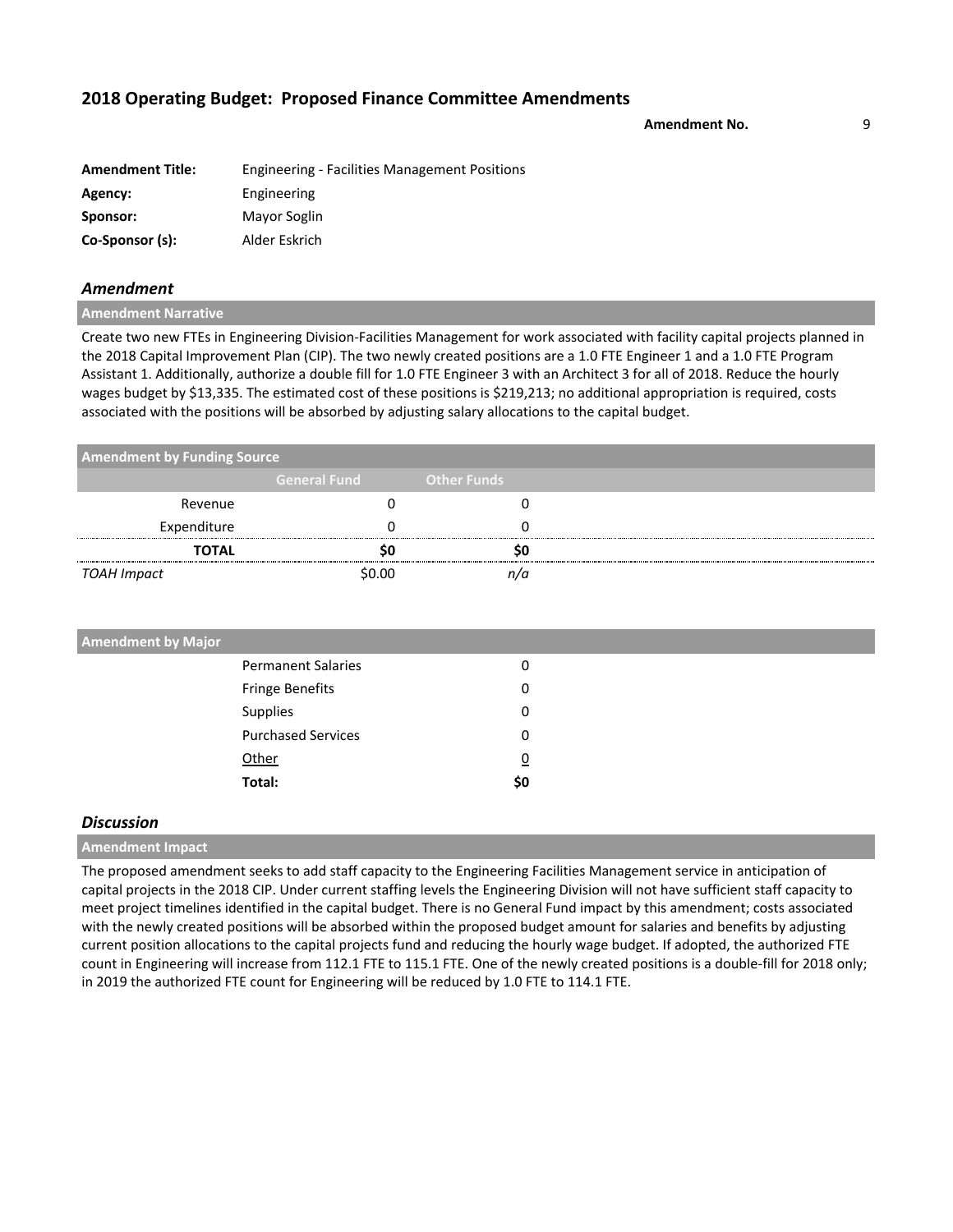Amendment No. **10** 

| <b>Amendment Title:</b> | Creation of Environmental Sustainability Project Lead |
|-------------------------|-------------------------------------------------------|
| Agency:                 | Engineering                                           |
| Sponsor:                | Alder Eskrich                                         |
| Co-Sponsor (s):         | Alder DeMarb, Alder Bidar-Sielaff, Alder Wood         |

### *Amendment*

**Amendment Narrative**

Create a 1.0 FTE Environmental Sustainability Projects Lead within the Engineering Division. No additional appropriation is required, this position will be fully charged to the Sustainability Improvement program in the Engineering-Facilities Management Capital Budget.

| <b>Amendment by Funding Source</b> |                     |                    |  |
|------------------------------------|---------------------|--------------------|--|
|                                    | <b>General Fund</b> | <b>Other Funds</b> |  |
| Revenue                            |                     |                    |  |
| Expenditure                        |                     |                    |  |
| <b>TOTAL</b>                       |                     |                    |  |
| TOAH Impact                        | \$0.00              | n/a                |  |

| <b>Amendment by Major</b> |                |  |
|---------------------------|----------------|--|
| <b>Permanent Salaries</b> | 0              |  |
| Fringe Benefits           | 0              |  |
| Supplies                  | 0              |  |
| <b>Purchased Services</b> | 0              |  |
| Other                     | $\overline{0}$ |  |
| Total:                    | \$0            |  |

### *Discussion*

**Amendment Impact**

The proposed amendment adds an Environmental Sustainability Projects Lead within the Engineering Division. The estimated annual cost for the position is \$95,000 (including benefits). The position will be dedicated to environmental sustainability and implementation of the City's 100% renewable energy zero net carbon goal and assisting with staffing efforts to the Sustainable Madison Committee. This position will be fully charged to the Sustainability Improvement program in the capital budget; the Executive CIP includes \$750,000 annually for this program.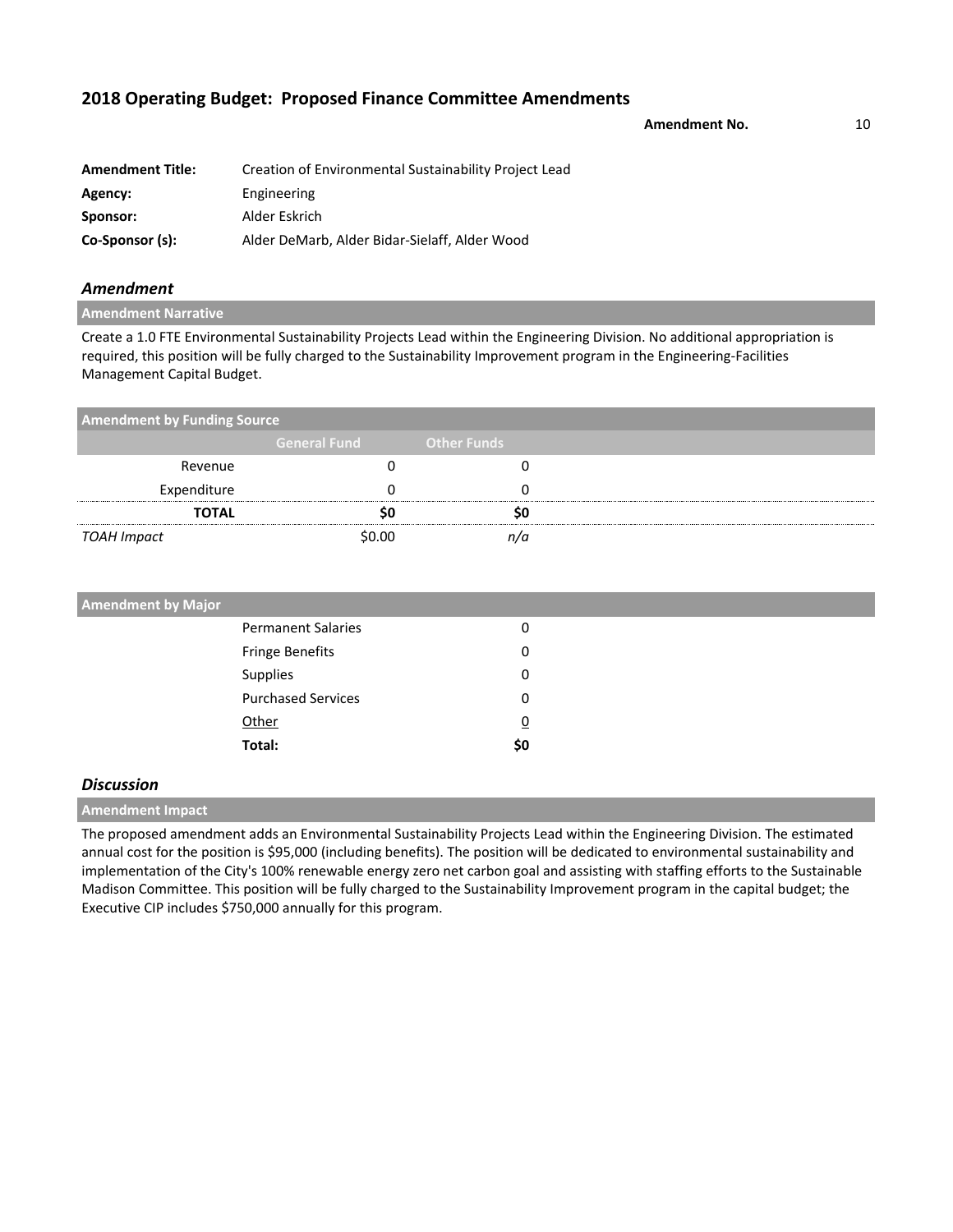**Amendment No.** 11

| <b>Amendment Title:</b> | <b>Special Teams Training</b> |
|-------------------------|-------------------------------|
| Agency:                 | Fire                          |
| Sponsor:                | Alder Skidmore                |
| Co-Sponsor (s):         |                               |

### *Amendment*

**Amendment Narrative**

Appropriate \$55,335 for Special Teams Training in the Fire Department's Operating Budget.

| <b>Amendment by Funding Source</b> |                     |                    |  |
|------------------------------------|---------------------|--------------------|--|
|                                    | <b>General Fund</b> | <b>Other Funds</b> |  |
| Revenue                            |                     |                    |  |
| Expenditure                        | \$55,335            |                    |  |
| <b>TOTAL</b>                       | \$55,335            | so                 |  |
| TOAH Impact                        | \$0.60              | n/a                |  |

| <b>Amendment by Major</b> |                |  |
|---------------------------|----------------|--|
| <b>Permanent Salaries</b> | \$46,500       |  |
| <b>Fringe Benefits</b>    | \$8,000        |  |
| Supplies                  | 0              |  |
| <b>Purchased Services</b> | 0              |  |
| Other                     | $\overline{0}$ |  |
| Total:                    | \$54,500       |  |

### *Discussion*

**Amendment Impact**

In March 2016, a Memorandum of Understanding (MOU) between Local 311 and the City authorized 342 overtime hours for each special team (Hazmat, Lake Rescue, Heavy Urban Rescue) to be used for off-duty training. Prior to the MOU, specialized training for these teams was performed on duty. Due to on duty response requirements and keeping on duty units available for calls, it was determined that training should be performed off duty. In addition, the number of Hazmat Team members was reduced from 69 to 57 which resulted in savings as team members receive an additional 2% in pay. It was the understanding of City Labor Relations that the Department would cover the cost of the overtime through the savings from the reduction in the number of members. Therefore, funding for the specialized training was not included in the Department's budget. The proposed amendment funds the full cost of the overtime for the specialized team training.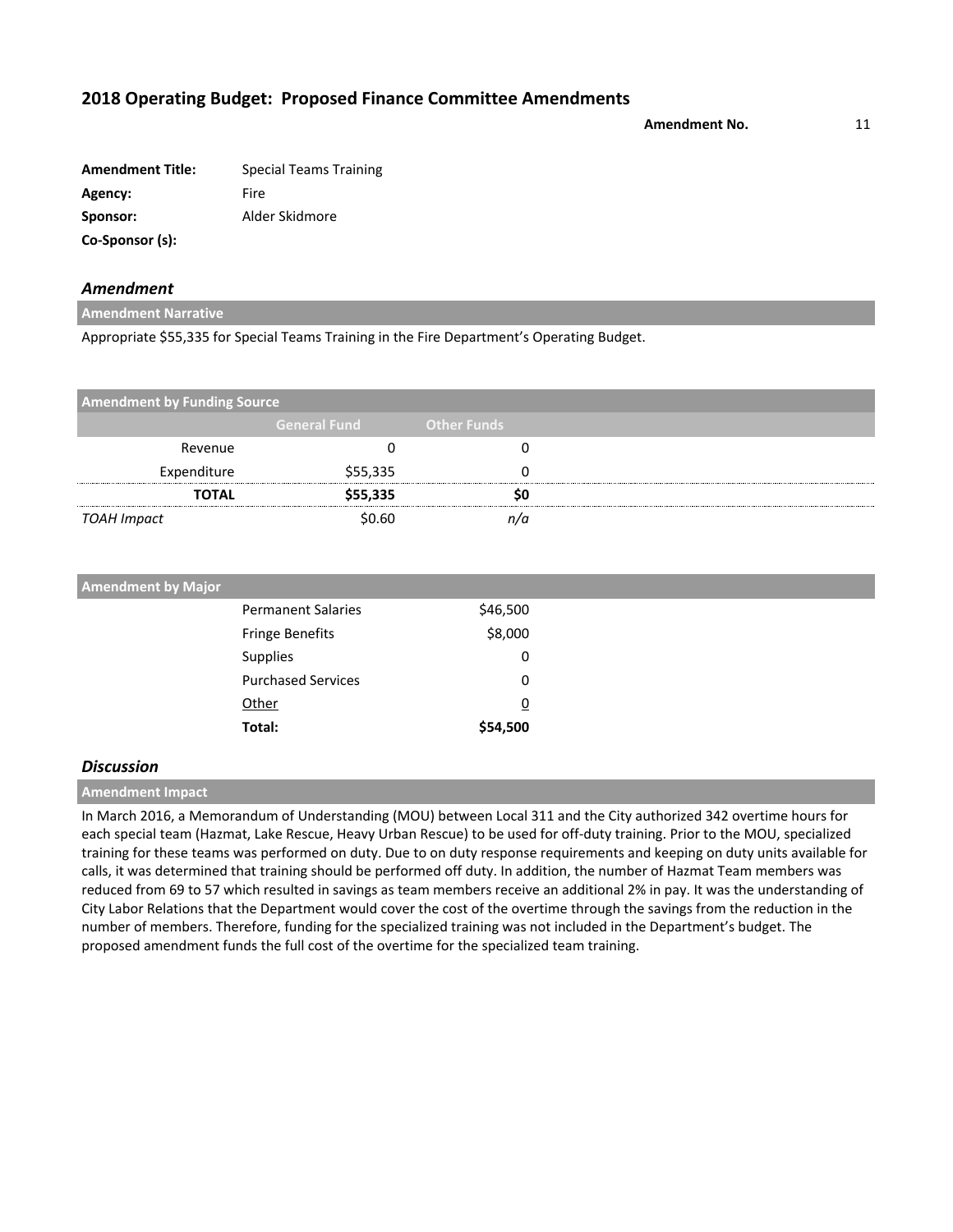**Amendment No.** 12

| <b>Amendment Title:</b> | Fire Data Analyst Position |
|-------------------------|----------------------------|
| Agency:                 | Fire                       |
| Sponsor:                | Alder Skidmore             |
| Co-Sponsor (s):         | Alder DeMarb               |

## *Amendment*

**Amendment Narrative**

Add \$64,460 in the Fire Department's budget to create a 1.0 FTE Data Analyst position.

| <b>Amendment by Funding Source</b> |                     |                    |  |
|------------------------------------|---------------------|--------------------|--|
|                                    | <b>General Fund</b> | <b>Other Funds</b> |  |
| Revenue                            |                     |                    |  |
| Expenditure                        | \$62,460            |                    |  |
| <b>TOTAL</b>                       | \$62,460            | so                 |  |
| TOAH Impact                        | \$0.67              | n/a                |  |

| <b>Amendment by Major</b> |                |  |
|---------------------------|----------------|--|
| <b>Permanent Salaries</b> | \$45,360       |  |
| <b>Fringe Benefits</b>    | \$17,100       |  |
| <b>Supplies</b>           | 0              |  |
| <b>Purchased Services</b> | 0              |  |
| Other                     | $\overline{0}$ |  |
| Total:                    | \$62,460       |  |
|                           |                |  |

## *Discussion*

**Amendment Impact**

The proposed position will be responsible for performing data analysis regarding the Fire Department's operational data. The proposed funding assumes the position will be filled starting the in the second quarter. The annual cost of this position is approximately \$92,000.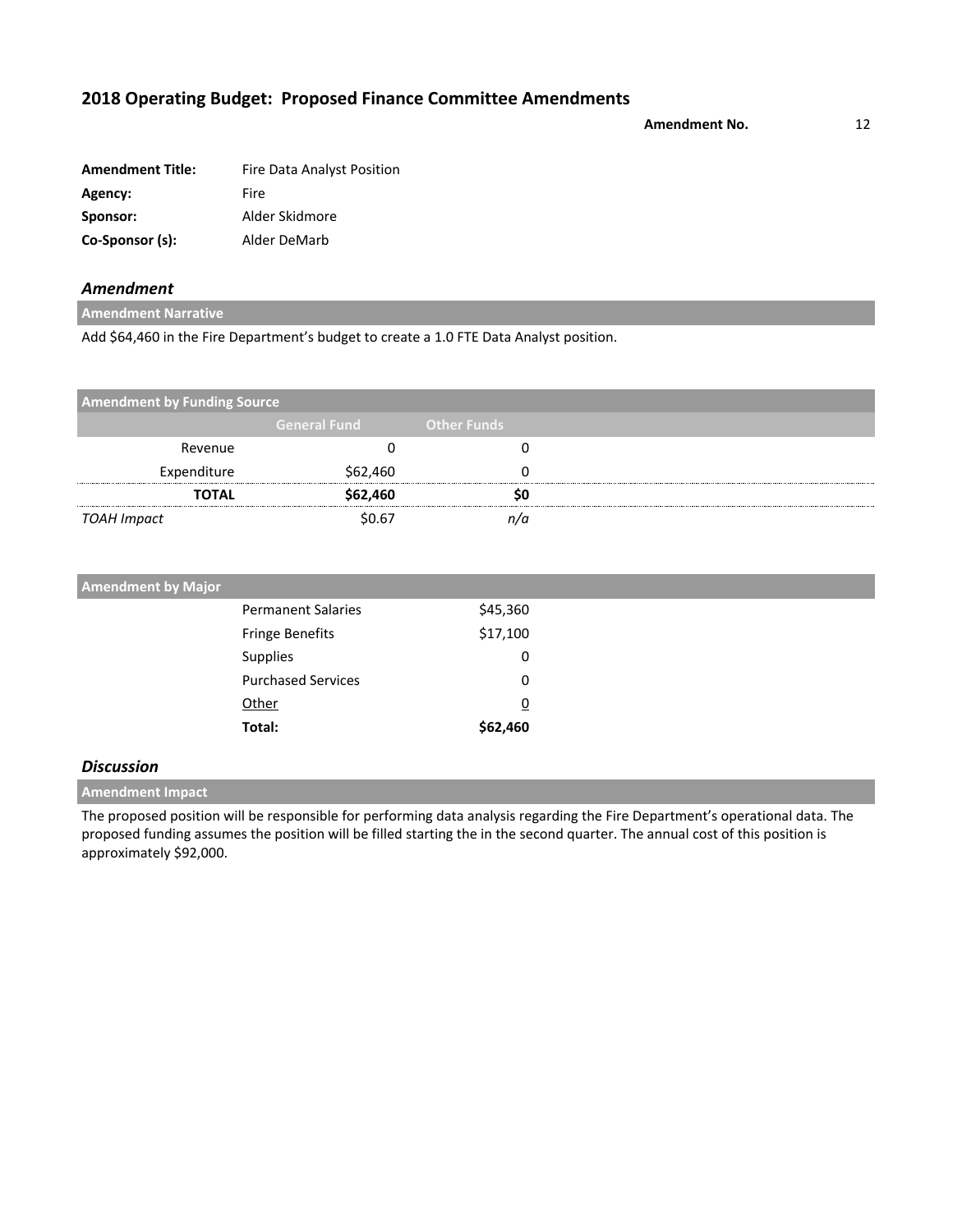Amendment No. 13

| <b>Amendment Title:</b> | <b>Fire Recruitment Process</b> |
|-------------------------|---------------------------------|
| Agency:                 | Fire                            |
| Sponsor:                | Alder Skidmore                  |
| Co-Sponsor (s):         |                                 |

### *Amendment*

**Amendment Narrative**

Appropriate \$65,775 for applicant recruiting, testing, interviews, and pre-employment expenses in the Fire Department budget.

| <b>Amendment by Funding Source</b> |                     |                    |  |
|------------------------------------|---------------------|--------------------|--|
|                                    | <b>General Fund</b> | <b>Other Funds</b> |  |
| Revenue                            |                     |                    |  |
| Expenditure                        | \$65,775            |                    |  |
| <b>TOTAL</b>                       | \$65,775            |                    |  |
| TOAH Impact                        | \$0.71              |                    |  |

| <b>Amendment by Major</b> |                |  |
|---------------------------|----------------|--|
| <b>Permanent Salaries</b> | \$12,500       |  |
| <b>Fringe Benefits</b>    | \$2,375        |  |
| Supplies                  | \$12,900       |  |
| <b>Purchased Services</b> | \$38,000       |  |
| Other                     | $\overline{0}$ |  |
| Total:                    | \$65,775       |  |
|                           |                |  |

## *Discussion*

**Amendment Impact**

The Fire Department has a two-year recruitment process cycle for recruit firefighters. Funding for this process was included in the 2016 adopted operating budget and removed in 2017 in line with the normal cycle. The proposed amendment is for onetime costs related to applicant recruitment, testing, interviews and pre-employment expenses to establish an eligibility list for hires to be made in 2018 and 2019 as a result of anticipated retirements.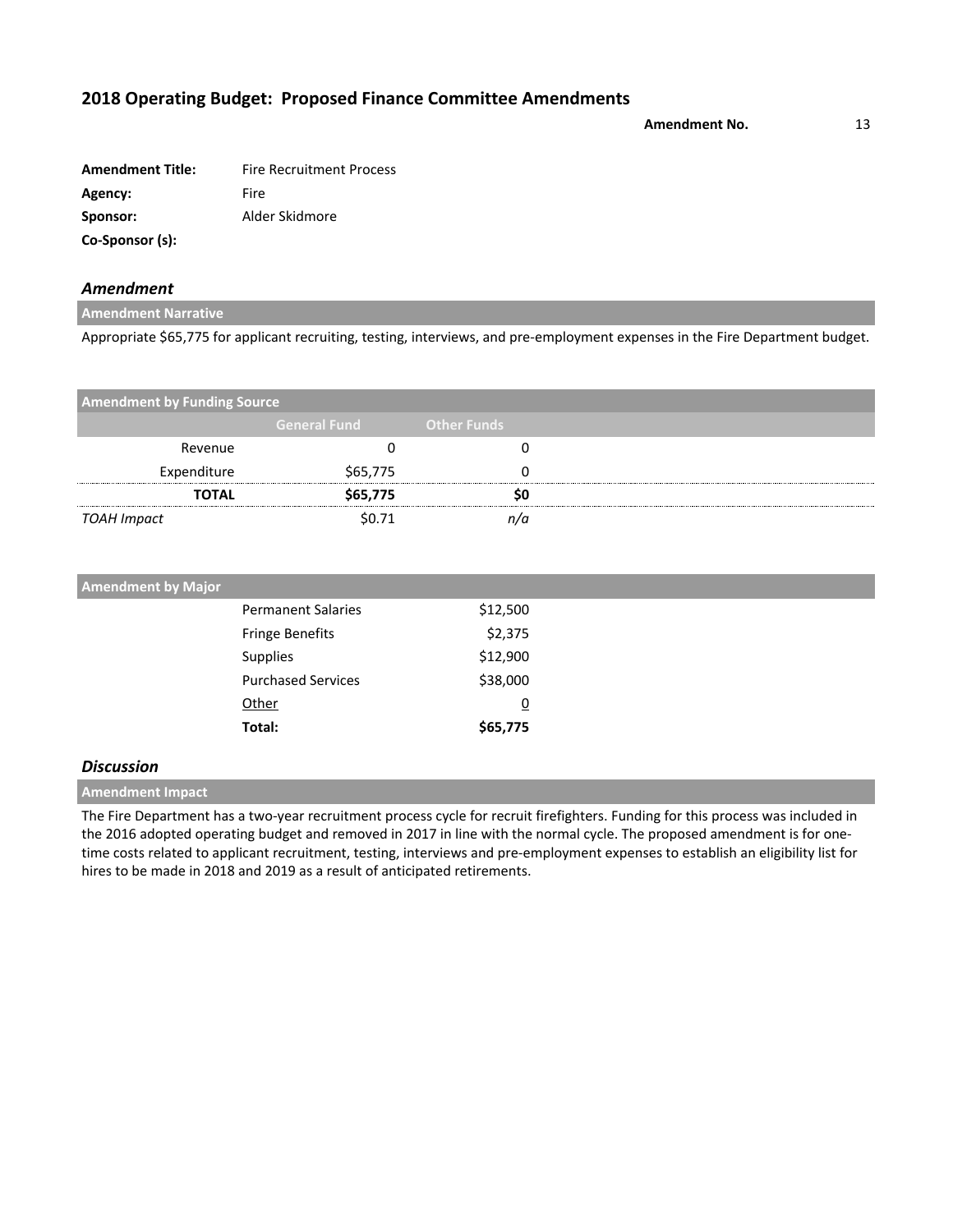**Amendment No.** 14

| <b>Amendment Title:</b> | Eliminate Communications Manager                            |
|-------------------------|-------------------------------------------------------------|
| Agency:                 | Information Technology                                      |
| Sponsor:                | Alder Eskrich                                               |
| Co-Sponsor (s):         | Alder DeMarb, Alder Rummel, Alder Bidar-Sielaff, Alder Wood |

### *Amendment*

### **Amendment Narrative**

Remove \$90,000 (and the corresponding FTE) from the Information Technology budget for the creation of a Communications Manager position.

| <b>Amendment by Funding Source</b> |                     |                    |  |
|------------------------------------|---------------------|--------------------|--|
|                                    | <b>General Fund</b> | <b>Other Funds</b> |  |
| Revenue                            |                     |                    |  |
| Expenditure                        | -90,000             |                    |  |
| <b>TOTAL</b>                       | $-$90,000$          |                    |  |
| TOAH Impact                        | $-50.97$            |                    |  |

| <b>Amendment by Major</b> |            |  |
|---------------------------|------------|--|
| <b>Permanent Salaries</b> | $-73,454$  |  |
| <b>Fringe Benefits</b>    | $-16,546$  |  |
| Supplies                  | 0          |  |
| <b>Purchased Services</b> | 0          |  |
| Other                     | <u>0</u>   |  |
| Total:                    | $-$90,000$ |  |

### *Discussion*

**Amendment Impact**

The Executive Budget includes \$90,000 for the creation of a Communications Manager position within IT, the intent of this position is to coordinate communication activities across City departments. This is a new role within the City; if adopted, creation of the position will not move forward.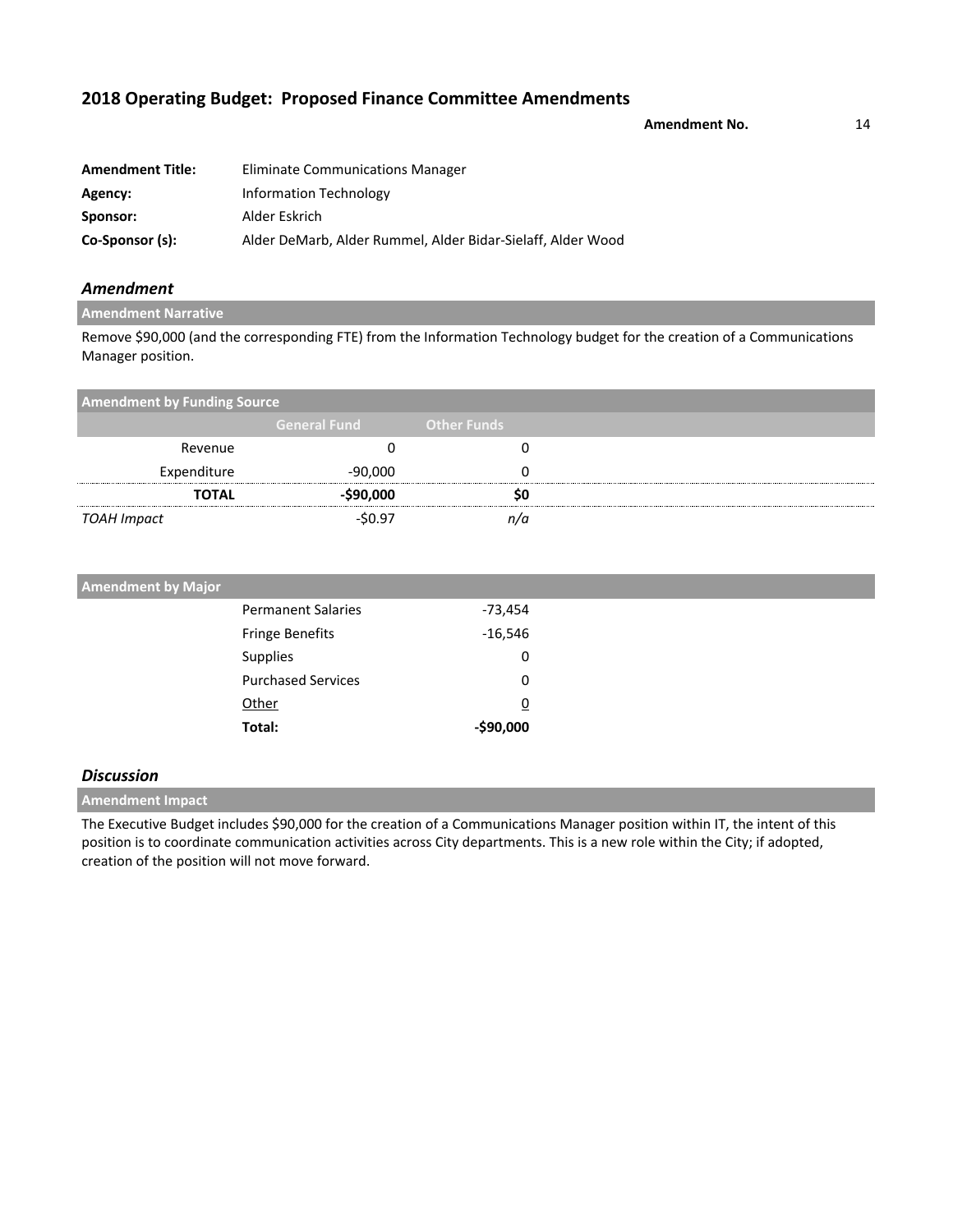**Amendment No.** 15

| <b>Amendment Title:</b> | Reduce Travel & Training Budget in Mayor's Office |
|-------------------------|---------------------------------------------------|
| Agency:                 | Mayor                                             |
| Sponsor:                | Alder Rummel*                                     |
| Co-Sponsor (s):         | Alder Ahrens                                      |

## *Amendment*

**Amendment Narrative**

Reduce the travel and training budget within the Mayor's Office by \$30,000 from \$57,000 to \$27,000.

| <b>Amendment by Funding Source</b> |                     |                    |  |
|------------------------------------|---------------------|--------------------|--|
|                                    | <b>General Fund</b> | <b>Other Funds</b> |  |
| Revenue                            |                     |                    |  |
| Expenditure                        | $-30,000$           |                    |  |
| <b>TOTAL</b>                       | -\$30,000           |                    |  |
| TOAH Impact                        | $-50.32$            |                    |  |

| <b>Amendment by Major</b> |           |
|---------------------------|-----------|
| <b>Permanent Salaries</b> | 0         |
| <b>Fringe Benefits</b>    | 0         |
| Supplies                  | 0         |
| <b>Purchased Services</b> | $-30,000$ |
| Other                     | <u>0</u>  |
| Total:                    | -\$30,000 |

### *Discussion*

**Amendment Impact**

The proposed amendment reduces the travel and training budget within the Mayor's Office by \$30,000. These funds are utilized by the Mayor and his staff to attend various conference and training events.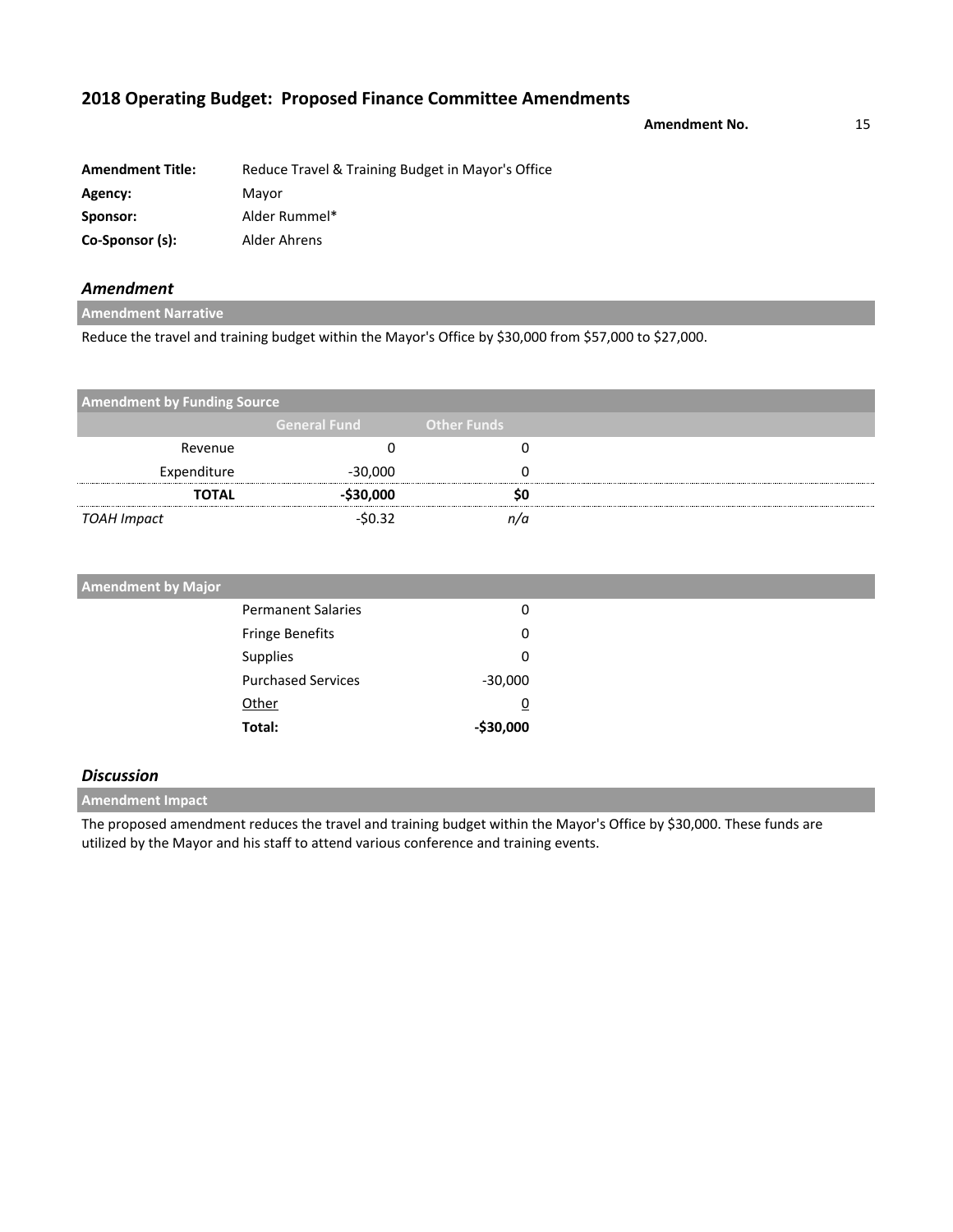**Amendment No.** 16

| <b>Amendment Title:</b> | Residential Parking Permit Program |
|-------------------------|------------------------------------|
| Agency:                 | Parking                            |
| Sponsor:                | Alder Verveer                      |
| Co-Sponsor (s):         | Alder Wood                         |

### *Amendment*

**Amendment Narrative**

Add a highlight to the Parking Utility's budget: The 2018 Executive Budget increases the Parking Utility's salary and benefit expenses (\$395,000) to reflect the cost of the Parking Enforcement Officers (Police employees) enforcing the Residential Parking Permit Program and other time restriction parking regulations. These costs have historically been reflected in the Police Department's budget. To fully fund the program, including enforcement, by permit revenue the annual permit fee would need to increase from \$28 to \$105. Any increase would require an ordinance change adopted by the Common Council.

| <b>Amendment by Funding Source</b> |                     |                    |  |
|------------------------------------|---------------------|--------------------|--|
|                                    | <b>General Fund</b> | <b>Other Funds</b> |  |
| Revenue                            |                     |                    |  |
| Expenditure                        |                     |                    |  |
| <b>TOTAL</b>                       |                     |                    |  |
| TOAH Impact                        | \$0.00              |                    |  |

| <b>Permanent Salaries</b><br>0<br>Fringe Benefits<br>0<br>Supplies<br>0 | <b>Amendment by Major</b> |  |  |
|-------------------------------------------------------------------------|---------------------------|--|--|
|                                                                         |                           |  |  |
|                                                                         |                           |  |  |
|                                                                         |                           |  |  |
| <b>Purchased Services</b><br>0                                          |                           |  |  |
| Other<br>$\overline{0}$                                                 |                           |  |  |
| Total:<br>\$0                                                           |                           |  |  |

### *Discussion*

**Amendment Impact**

The amendment adds language to the Parking Utility's operating budget to highlight that in the Executive Budget, the cost of the Parking Enforcement Officers (Police employees) enforcing the Residential Parking Permit Program and other time restriction parking regulations are reflected in the Parking Utility's budget. These costs have historically been reflected in the Police Department's budget.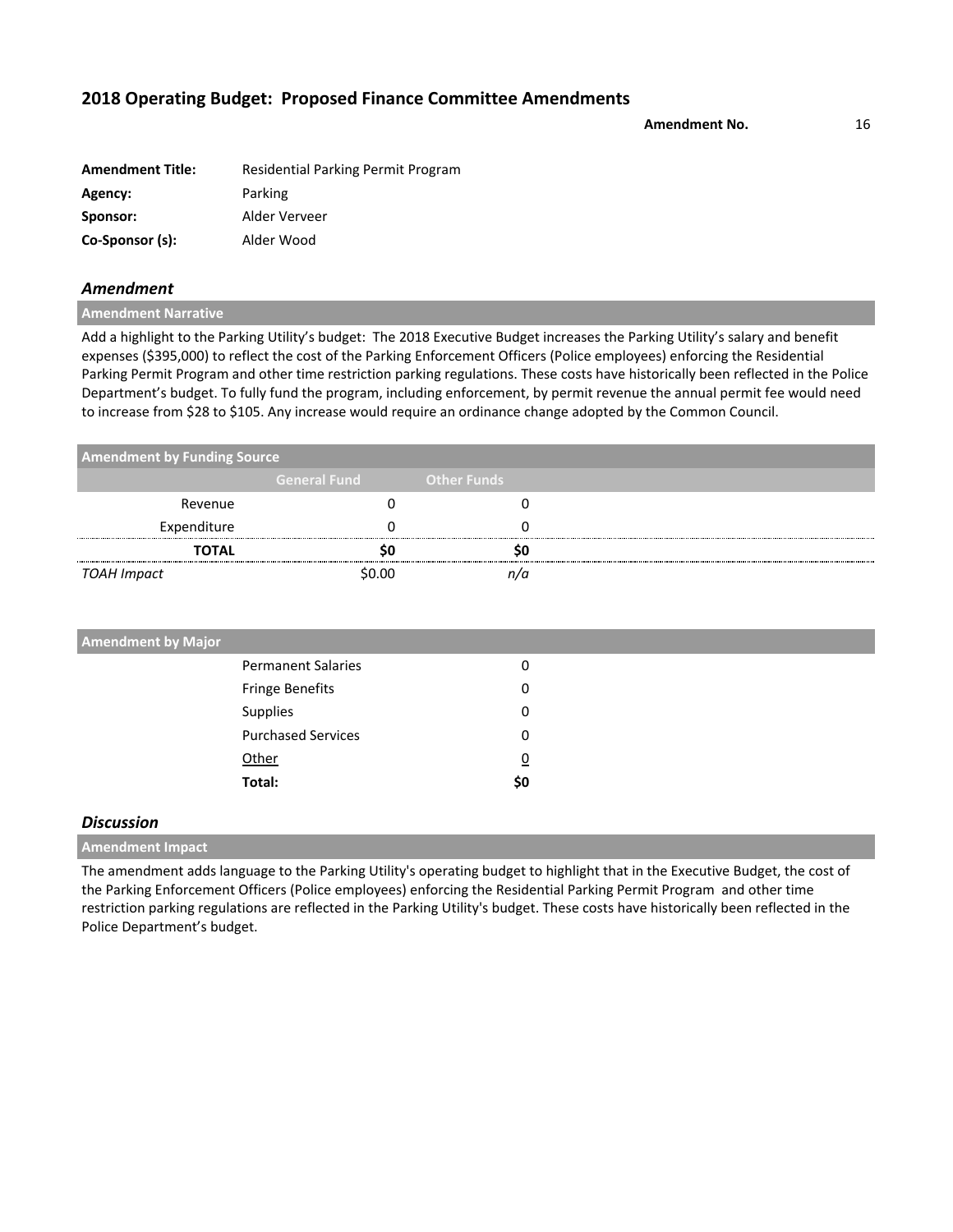**Amendment No.** 17

| <b>Amendment Title:</b> | Landscape Architect |
|-------------------------|---------------------|
| Agency:                 | Parks               |
| Sponsor:                | Mayor Soglin        |
| Co-Sponsor (s):         | Alder Verveer       |

### *Amendment*

**Amendment Narrative**

Add 1.0 FTE Landscape Architect position in the Parks Division operating budget and reallocate the percentages charged to capital for employees in the Planning and Development team resulting in no additional levy support for the position. No additional appropriation is required.

| <b>Amendment by Funding Source</b> |                     |                    |  |  |
|------------------------------------|---------------------|--------------------|--|--|
|                                    | <b>General Fund</b> | <b>Other Funds</b> |  |  |
| Revenue                            |                     |                    |  |  |
| Expenditure                        |                     |                    |  |  |
| <b>TOTAL</b>                       |                     |                    |  |  |
| TOAH Impact                        | \$0.00              | n/a                |  |  |

| <b>Amendment by Major</b> |                |  |
|---------------------------|----------------|--|
| <b>Permanent Salaries</b> | 0              |  |
| Fringe Benefits           | 0              |  |
| Supplies                  | 0              |  |
| <b>Purchased Services</b> | 0              |  |
| Other                     | $\overline{0}$ |  |
| Total:                    | \$0            |  |

### *Discussion*

**Amendment Impact**

The 2018 Executive Capital Budget as amended by the Finance Committee includes \$9.4 million in GO Borrowing and \$12.1 million in other funding sources for capital improvements to new and existing parks projects. The Budget also reauthorizes \$4.9 million in GO Borrowing and \$4.3 million in other funding sources from 2017. The proposed amendment adds a Landscape Architect position with a focus on planning to provide resources for neighborhood engagement processes as part of the park master planning efforts and capital project planning and development. The position will also assist with development reviews, coordinate with developers on the creation of new parks, and perform design and development work, including oversight of construction projects. The estimated annual cost of the position is \$78,500.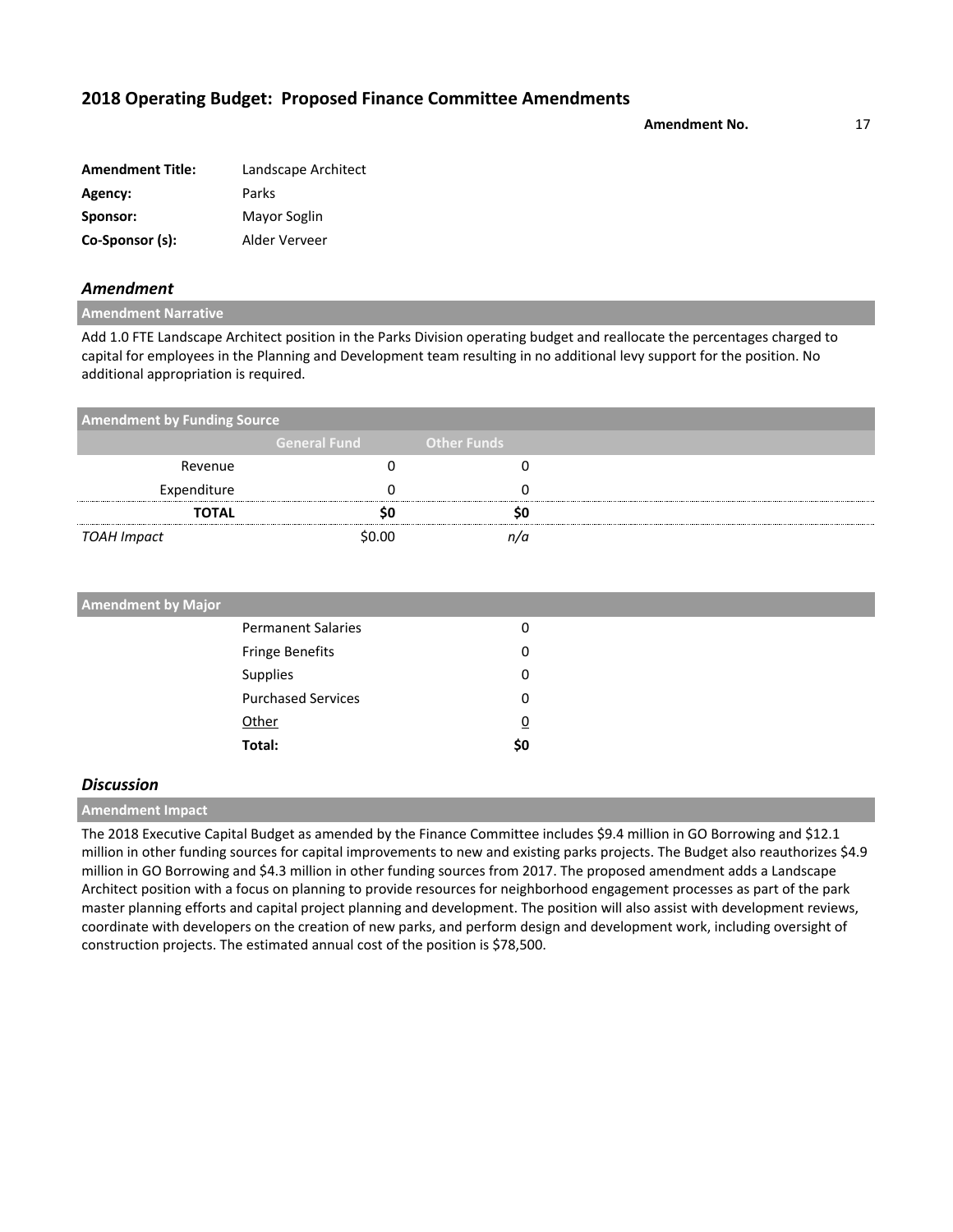**Amendment No.** 18

| <b>Amendment Title:</b> | Naloxone Replacement Dispensers                                                                                      |
|-------------------------|----------------------------------------------------------------------------------------------------------------------|
| Agency:                 | Police                                                                                                               |
| Sponsor:                | Alder Eskrich                                                                                                        |
| Co-Sponsor (s):         | Alder DeMarb, Alder Verveer, Alder Bidar-Sielaff, Alder Wood, Alder Palm, Alder Martin, Alder<br>Ahrens, Alder Clear |

## *Amendment*

**Amendment Narrative** Appropriate \$10,000 for individual dispensers of naloxone in the Police Department Medical Supplies budget.

| <b>Amendment by Funding Source</b> |                     |                    |  |
|------------------------------------|---------------------|--------------------|--|
|                                    | <b>General Fund</b> | <b>Other Funds</b> |  |
| Revenue                            |                     |                    |  |
| Expenditure                        | \$10,000            |                    |  |
| <b>TOTAL</b>                       | \$10,000            |                    |  |
| TOAH Impact                        | \$በ 11              |                    |  |

| <b>Amendment by Major</b> |          |
|---------------------------|----------|
| <b>Permanent Salaries</b> | 0        |
| <b>Fringe Benefits</b>    | 0        |
| Supplies                  | \$10,000 |
| <b>Purchased Services</b> | 0        |
| Other                     | <u>0</u> |
| Total:                    | \$10,000 |

### *Discussion*

**Amendment Impact**

Resolution RES-17-00223 adopted on March 21, 2017, amended the 2017 Operating Budget of the Police Department by appropriating \$20,000 from the Contingent Reserve in order to purchase individual dispensers of naloxone for all commissioned personnel. Naloxone is a medication used to reverse an opioid overdose. The proposed amendment will fund replacements of individual dispensers of naloxone for commissioned personnel through 2018. The intent of the amendment is to increase the Police Department's base budget to provide funding for naloxone in subsequent years.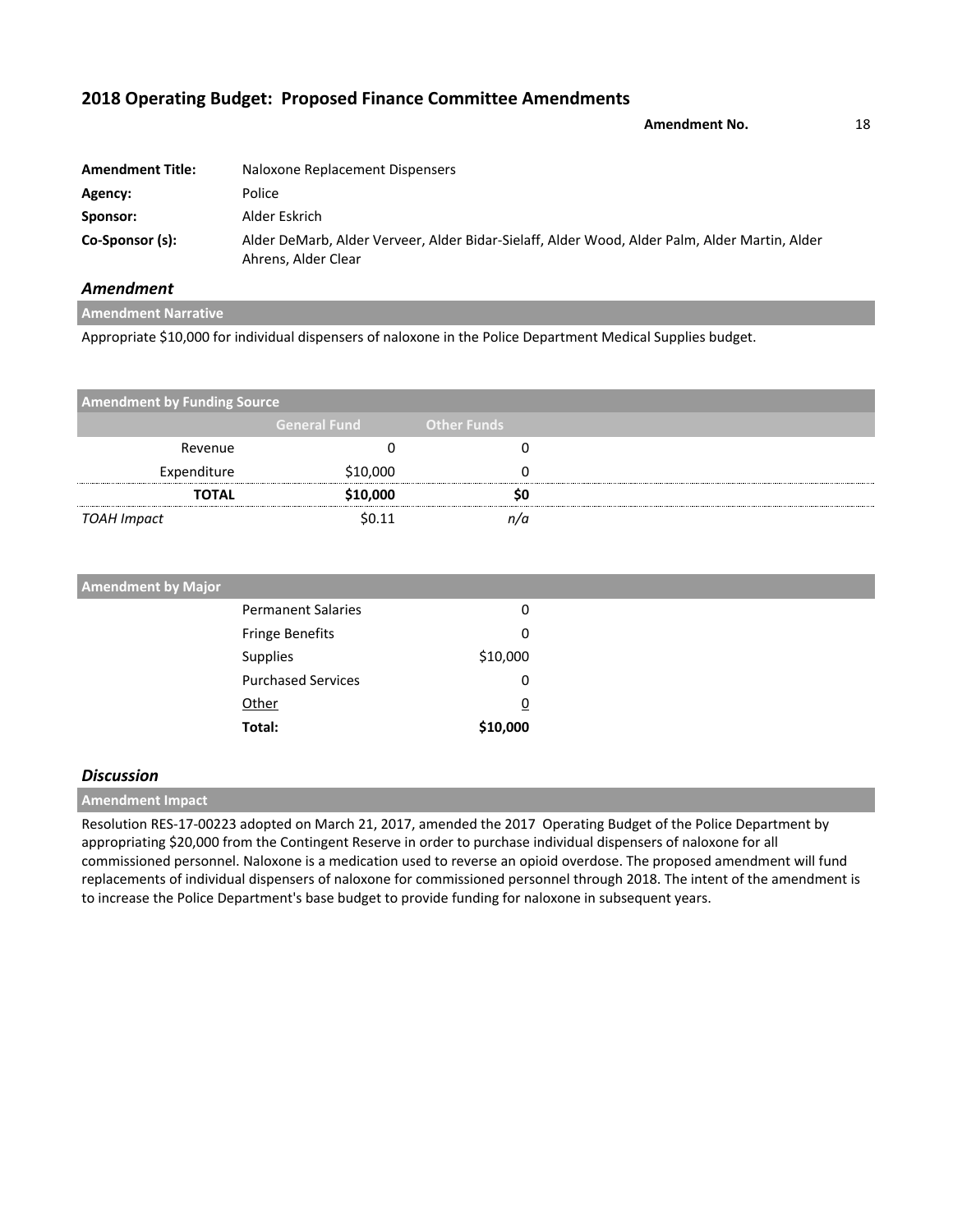**Amendment No.** 19

| <b>Amendment Title:</b> | Increase City Match for COPS Grant          |
|-------------------------|---------------------------------------------|
| Agency:                 | Police                                      |
| Sponsor:                | Alder Skidmore                              |
| Co-Sponsor (s):         | Alder Verveer, Alder McKinney, Alder Ahrens |

### *Amendment*

**Amendment Narrative**

Appropriate \$400,000 to fully fund the City match for 15 Police Officer positions requested in a 2017 COPS Hiring grant application, should the grant be awarded. The proposed amendment reflects the local match for the requested grant; should the grant be awarded the Police Department's grant budget will be amended accordingly to reflect the full award.

| <b>Amendment by Funding Source</b> |                     |                    |  |
|------------------------------------|---------------------|--------------------|--|
|                                    | <b>General Fund</b> | <b>Other Funds</b> |  |
| Revenue                            |                     |                    |  |
| Expenditure                        | \$400,000           |                    |  |
| <b>TOTAL</b>                       | \$400,000           |                    |  |
| TOAH Impact                        | \$4.31              | n/a                |  |

| <b>Amendment by Major</b> |                           |           |
|---------------------------|---------------------------|-----------|
|                           | <b>Permanent Salaries</b> | 0         |
|                           | <b>Fringe Benefits</b>    | 0         |
|                           | <b>Supplies</b>           | 0         |
|                           | <b>Purchased Services</b> | 0         |
|                           | Other                     | 400,000   |
|                           | Total:                    | \$400,000 |

### *Discussion*

**Amendment Impact**

Resolution RES-17-00536 adopted on June 20, 2017, authorized the Police Department to apply for and accept a 2017 COPS Hiring grant that would award the City \$1,875,000 to hire 15 police officers expanding community policing efforts in patrol. If awarded the three-year grant requires a local match that increases each of year of the grant until the costs are fully absorbed by the General Fund. If awarded, the City will also need to fund one-time costs associated with hiring the officers that are not covered by the grant (e.g. additional vehicles and initial issue expenses). If adopted, this amendment will fully fund the City match for the anticipated grant (\$338,440 in 2018) along with one-time costs (\$411,560).

The Executive Operating Budget includes \$350,000 for the City match with the intent that should grant funding be awarded for all 15 officers, the Department would request that the hiring would be staggered over two years, the Department of Justice has agreed to staggered hiring in the past.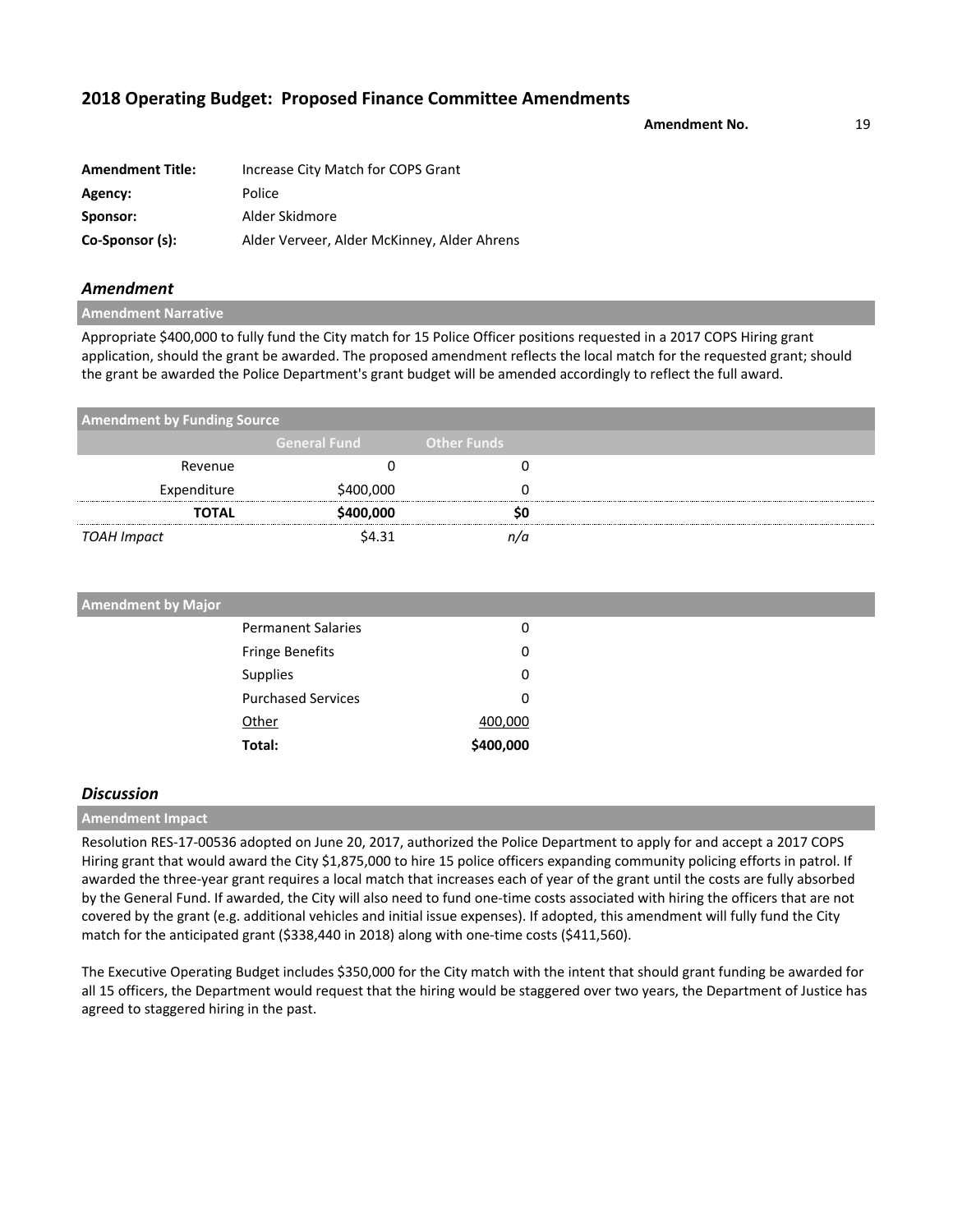**Amendment No.** 20

| <b>Amendment Title:</b> | Remove Funding for Violence Prevention Program                  |
|-------------------------|-----------------------------------------------------------------|
| Agency:                 | <b>Public Health</b>                                            |
| Sponsor:                | Alder Eskrich                                                   |
| Co-Sponsor (s):         | Alder DeMarb, Alder McKinney, Alder Bidar-Sielaff, Alder Carter |

## *Amendment*

**Amendment Narrative**

Remove \$250,000 of City General Fund appropriation for the Violence Prevention Program from Public Health.

| <b>Amendment by Funding Source</b> |                     |                    |
|------------------------------------|---------------------|--------------------|
|                                    | <b>General Fund</b> | <b>Other Funds</b> |
| Revenue                            |                     |                    |
| Expenditure                        | $-$ \$250,000       |                    |
| <b>TOTAL</b>                       | $-$ \$250,000       | S0                 |
| TOAH Impact                        | $-52.69$            | n/a                |

| <b>Amendment by Major</b> |                           |               |  |
|---------------------------|---------------------------|---------------|--|
|                           | <b>Permanent Salaries</b> | 0             |  |
| Fringe Benefits           |                           | 0             |  |
| Supplies                  |                           | 0             |  |
|                           | <b>Purchased Services</b> | $-$ \$250,000 |  |
| Other                     |                           | <u>0</u>      |  |
| Total:                    |                           | $-$250,000$   |  |

### *Discussion*

**Amendment Impact**

The Executive Budget added \$250,000 in General Fund support for violence prevention efforts within Public Health. The Executive Budget also assumes two existing positions will be reclassified to support the work of this program. As proposed in the Executive Budget, the full non-personnel cost of the program would be funded by the City and would not be shared with Dane County. If adopted, there Public Health will proceed with the planned reclassification of positions; non-personnel costs associated with the program will not be funded.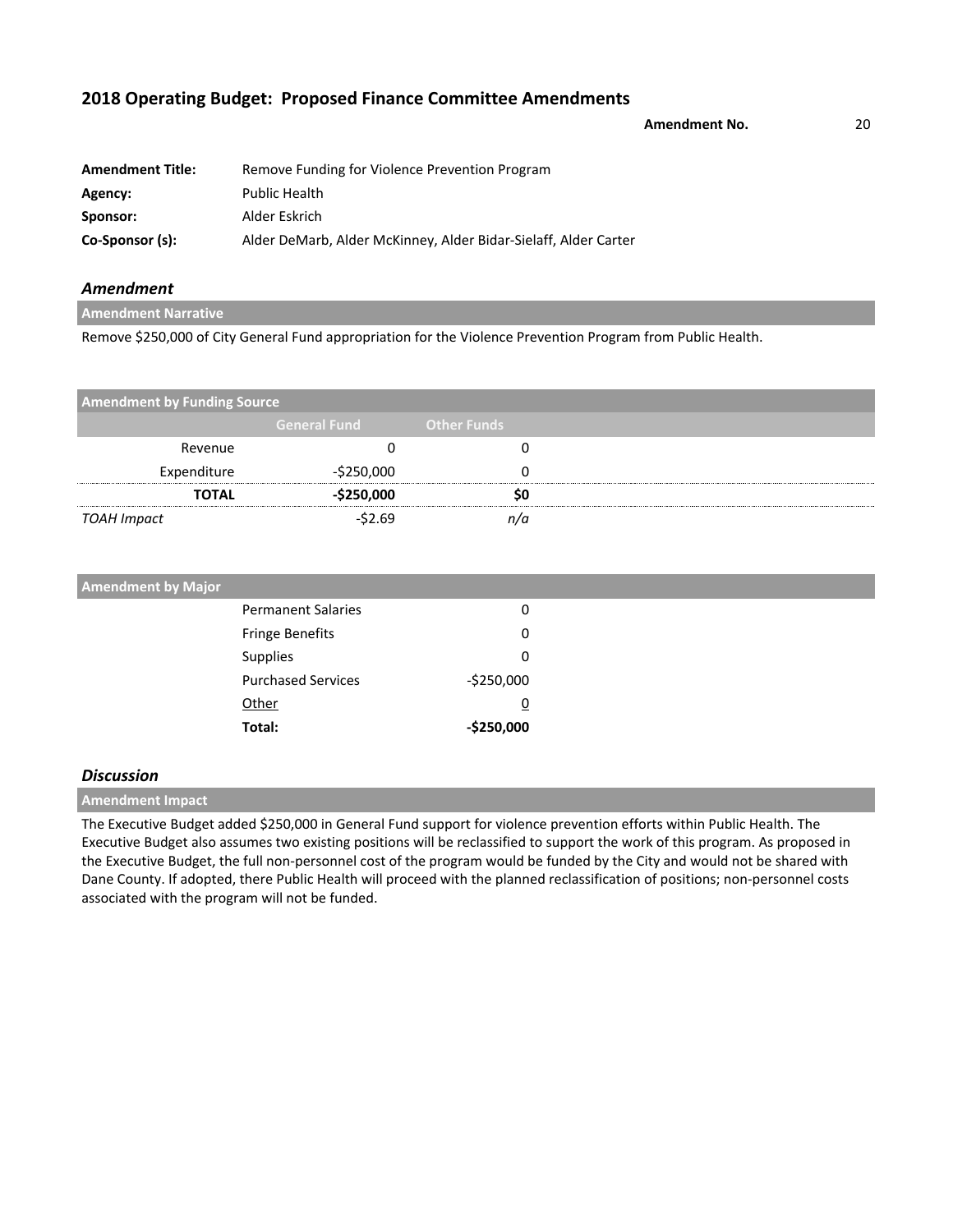**Amendment No.** 21

| <b>Amendment Title:</b> | <b>Pavement Marking Supplies</b> |
|-------------------------|----------------------------------|
| Agency:                 | <b>Traffic Engineering</b>       |
| Sponsor:                | Alder Verveer                    |
| Co-Sponsor (s):         | Alder Zellers                    |

## *Amendment*

**Amendment Narrative**

Appropriate \$25,000 for pavement marking supplies in the Traffic Engineering Work Supplies budget.

| <b>Amendment by Funding Source</b> |                     |                    |  |
|------------------------------------|---------------------|--------------------|--|
|                                    | <b>General Fund</b> | <b>Other Funds</b> |  |
| Revenue                            |                     |                    |  |
| Expenditure                        | \$25,000            |                    |  |
| <b>TOTAL</b>                       | \$25,000            | so                 |  |
| TOAH Impact                        | \$0.27              |                    |  |

| <b>Amendment by Major</b> |          |
|---------------------------|----------|
| <b>Permanent Salaries</b> | 0        |
| <b>Fringe Benefits</b>    | 0        |
| Supplies                  | \$25,000 |
| <b>Purchased Services</b> | 0        |
| Other                     | <u>0</u> |
| Total:                    | \$25,000 |

### *Discussion*

**Amendment Impact**

The 2018 Traffic Engineering operating budget request eliminated hourly wages and supplies for pavement marking activities. The Executive budget restored the hourly wages but unintentionally did not add funding for the supplies.